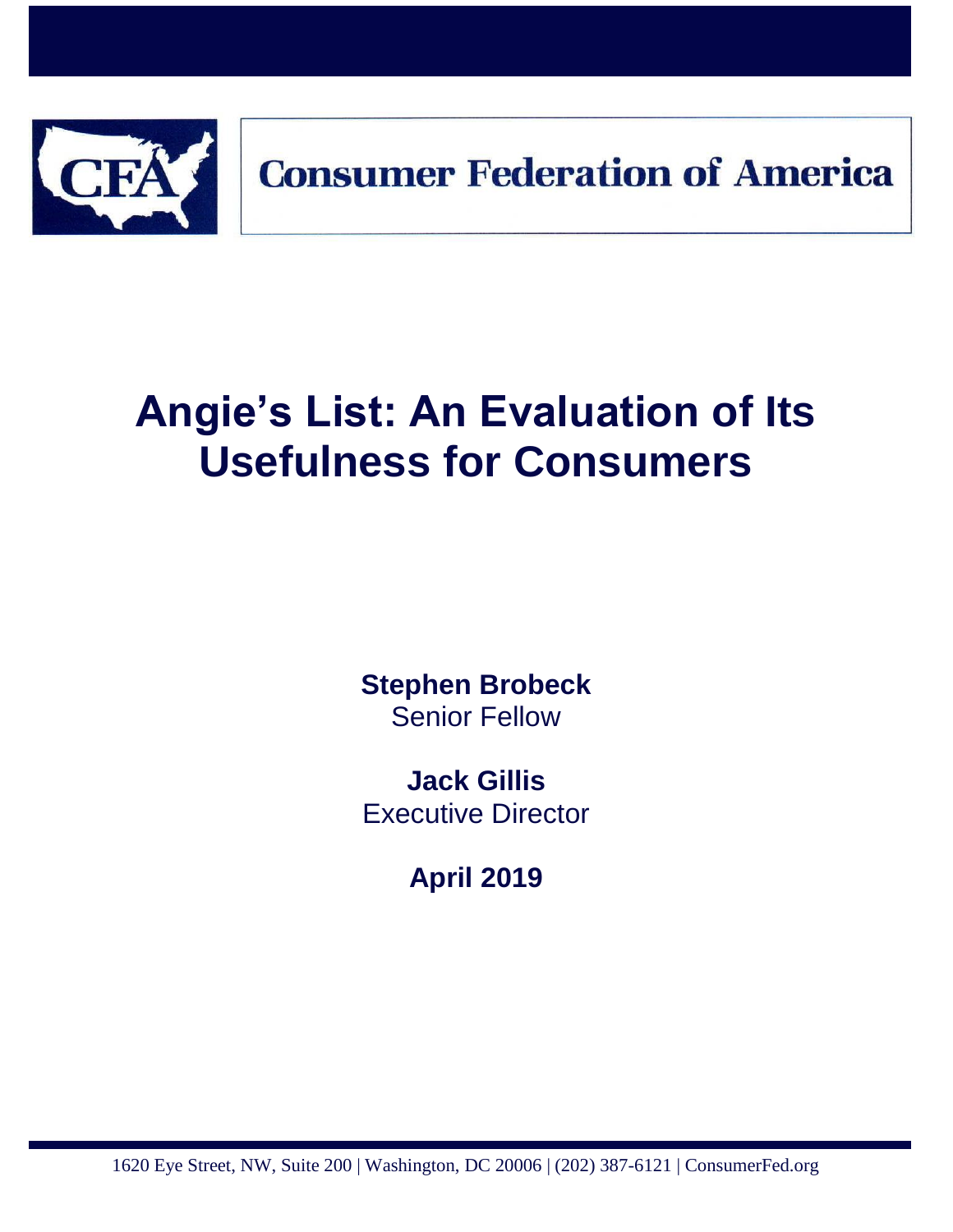## **Table of Contents**

| Table 1: Number of Consumer Reviews Per Year in Washington D.C. Area 11            |
|------------------------------------------------------------------------------------|
| Table 2: Number and Percentage of "A" Grades Assigned Businesses in Select Service |
| Table 3: Comparing Angie's List Price Grades with Checkbook's Price Scores 18      |
|                                                                                    |

# <span id="page-1-0"></span>**Executive Summary**

 $\overline{a}$ 

This report is the first in a series of Consumer Federation of America reports evaluating online services that rate local service providers.<sup>1</sup> Each year, tens of millions of Americans use these rating services to assist their shopping for local businesses ranging from plumbers and electricians to auto repair shops and movers. Despite their popularity, these rating services have been criticized for including biased, incomplete, and inaccurate information.

This initial report assesses Angie's List, which is visited by more than 20 million people each year who access information from some 10 million individual ratings and consumer comments. In 2016, Angie's List was combined with another online service, HomeAdvisor, into ANGIE Homeservices. However, Angie's List continued to maintain a separate website that gives members access to consumer reviews of tens of thousands of local businesses. Also in 2016, Angie's List stopped charging members an annual subscription fee, requiring that members only seek information about a specific type of service and provide personal information, including phone number, street address, and email address. Today, Angie's List is funded almost entirely by advertising, referral fees, and similar payments from the companies it evaluates.

Our evaluation uncovered important limitations and biases in Angie's List. It found that the service:

- Focuses largely and increasingly on house and yard services.
- Is based on a relatively large but diminishing number of customer reviews.

<sup>&</sup>lt;sup>1</sup> CFA is a nonprofit association of more than 250 consumer groups that include Consumer Reports and Consumers' Checkbook. Both groups serve on the CFA Board, and CFA serves on the Checkbook Board. This report was initiated, researched, and written by CFA. Its findings and recommendations do not necessarily reflect those of Consumer Reports, Checkbook, or any other CFA member group.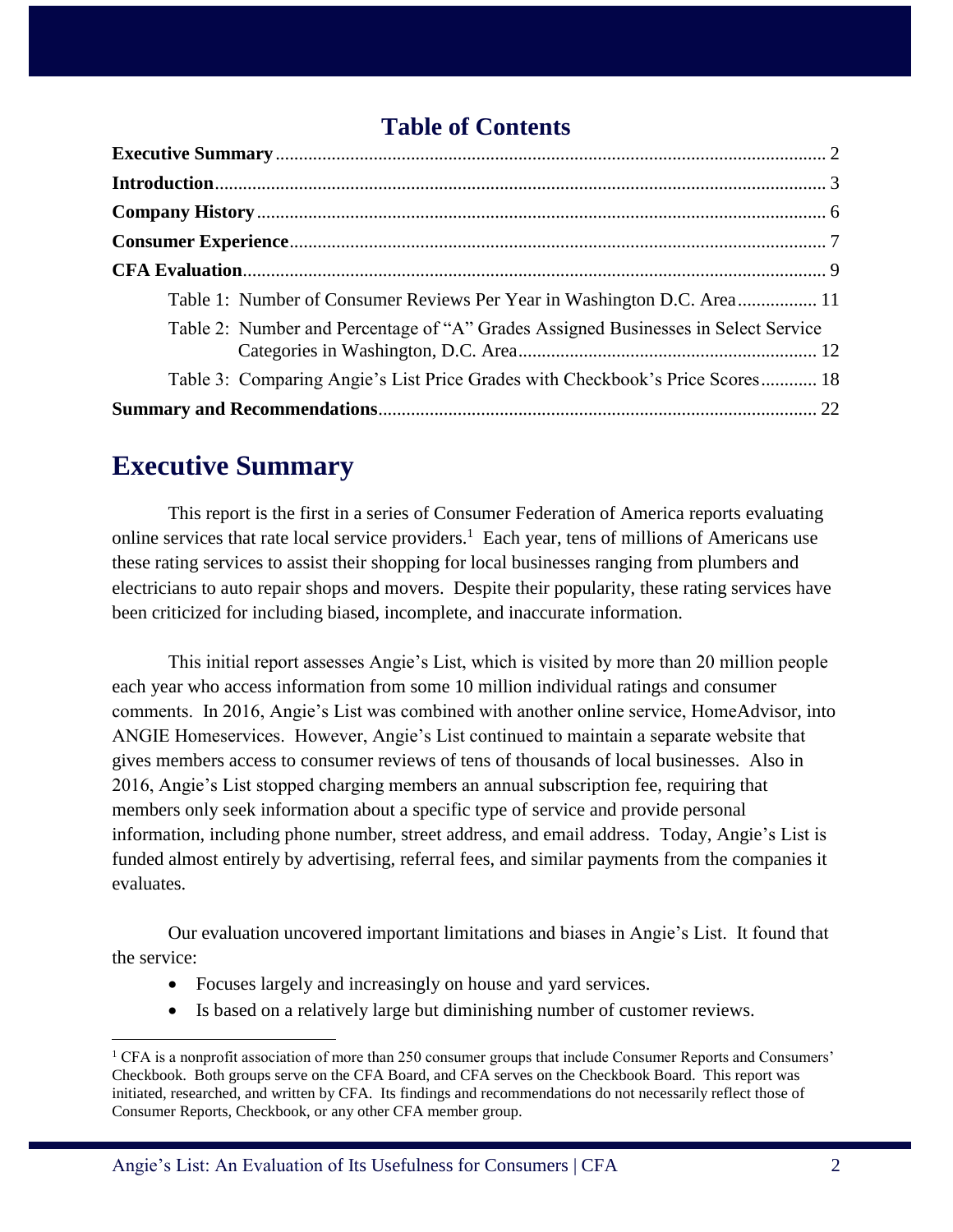- Gives a large majority of all service providers an A rating.
- Rates a significant number of service providers who have very few, sometimes only one customer review.
- Sometimes assigns overall grades that are not consistent with customer grades.
- Shows some evidence of containing fake customer reviews.
- Gives business advertisers access to personal information from customers, including phone numbers and email addresses, that advertisers use in their marketing.
- Prioritizes the promotion of these advertisers by selectively recommending them to individual consumers as "top-rated, certified pros for your projects," even though there is good evidence that these businesses usually are not the best service providers.

Our research also concluded, however, that Angie's List can provide value to those who utilize the website appropriately. Consumers would do well to keep in mind that Angie's List's recommended businesses are no better or worse than non-advertisers. Instead, as part of a more complete consumer search also using other sources, shoppers would benefit by reading the detailed consumer comments for those A-rated businesses with at least 25 of these comments, paying particular attention to those comments that are negative.

# <span id="page-2-0"></span>**Introduction**

As they seek to optimize expenditures on goods and services, consumers have access to a great deal of information about these products from third party sources. For many decades, many consumers have looked to Consumer Reports as the most reliable source of information about national products and sellers. Consumers have done so in part because Consumer Reports is a nonprofit organization funded by consumer members, not by the companies they are evaluating, and because the organization has a relatively large budget, over \$200 million annually, to undertake its product evaluation.

At the local level there is only one significant nonprofit organization, funded by consumers with a full-time staff, that evaluates local services ranging from car repair shops to plumbers to kennels. That organization, Consumers' Checkbook, was founded in 1974 and now publishes Checkbook Magazine in seven major urban areas – Washington D.C., Bay Area, Puget Sound, Chicago, Minneapolis, Philadelphia, and Boston. But only about 100,000 consumers subscribe to this service. A far larger number of shoppers – tens of millions annually -- consult the online reviews of individual consumers that are collected and presented by numerous forprofit organizations. The most widely used are ratings published by large companies such as Google and Yelp.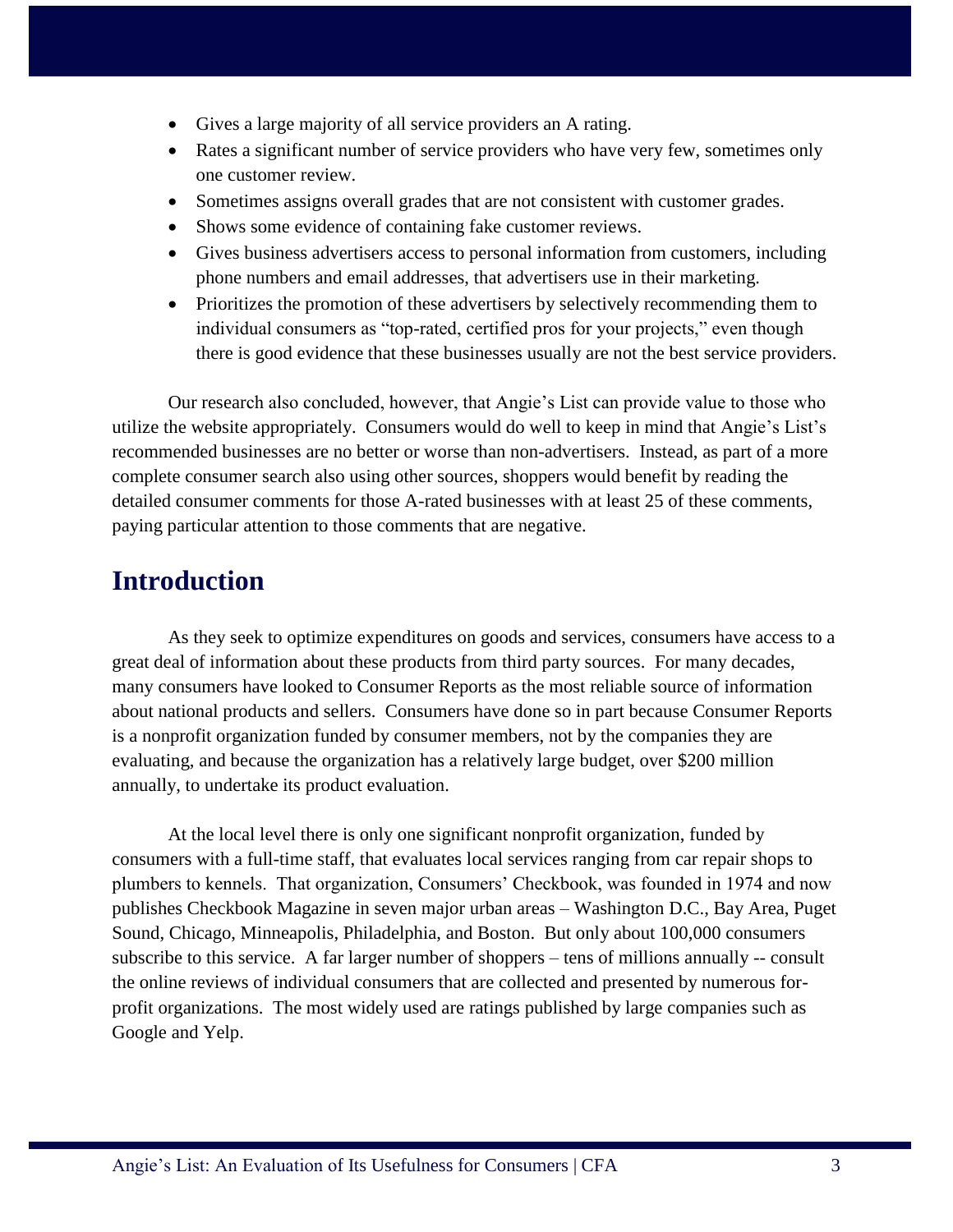Despite their popularity, the ratings published by these for-profit organizations have received sharp criticism. Researchers have documented that a significant percentage of the reviews on some websites are "fake."<sup>2</sup> These fake comments and ratings have been submitted either to promote or undermine the business under review. Critics have also charged that funding of these websites by advertisers can bias the evaluations and how they are presented. Websites may screen out critical reviews, provide only advertisers the chance to respond to these reviews, give the listings of advertisers favorable treatment, or supply advertisers personal information about users that allows marketing to them. Critics have also noted that each review largely or wholly represents just the experience of the consumer with that service provider, not a comparison of that provider with other companies offering the same service. If the consumer has an unduly critical or uncritical approach to their evaluation, their review may be misleading.<sup>3</sup>

Given these criticisms and the increasing reliance of consumers on these online reviews, CFA is beginning an evaluation of the most important websites. We have selected Angie's List for our first assessment because of its longstanding popularity and reputation. Some view Angie's List as the local consumer services counterpart of Consumer Reports. As one financial journalist wrote: "For more than 20 years, consumers have been consulting Angie's List for unbiased reviews of local services."<sup>4</sup> Unlike business reviews by Yelp and Google, those of Angie's List are submitted only by members and so are considered by many to be more credible and fairer. When a consumer googles a service category -- such as plumbers or car repair shops - - for a specific city, Angie's List is likely to show up as one of the first Google listings.

Since the late 1990s Angie's List has built and maintained an online directory that allows consumer members to read and contribute to reviews of businesses providing local services. The website includes reviews on numerous service providers throughout the country, is widely known and used by consumers, has a relatively large budget, and is highly regarded by some stock analysts.

 The national press assumes that readers recognize Angie's List. For example, the company was even mentioned in a recent humor column of The New Yorker Magazine.<sup>5</sup> Angie's List has reported that its commissioned research shows 97 percent aided brand awareness and 61 percent unaided brand awareness.<sup>6</sup>

<sup>&</sup>lt;sup>2</sup> Michael Luca and Georgios Zervas, "Fake It Till You Make It: Reputation, Competition, and Yelp Review Fraud," Management Science, v. 62 (January 28, 2016), 3412-3427. Elizabeth Dwoskin and Craig Timberg, "How Merchants Use Facebook to Flood Amazon With Fake Reviews," Washington Post (April 23, 2018).

<sup>&</sup>lt;sup>3</sup> For a sample of critical articles, see: Caroline Beaton, "Why You Can't Really Trust Negative Online Reviews," New York Times (June 13, 2018). Ethan Wolff-Mann, "Here's Everything Wrong With Online Reviews," Money (June 22, 2016). Geoffrey A. Fowler and Joseph De Avila, "On the Internet, Everyone's a Critic But They're Not Very Critical," Wall Street Journal (October 5, 2009).

<sup>4</sup> Brittney Mayer, "Exclusive Savings From Top-Reviewed Companies," Credit Card News (May 8, 2017).

<sup>5</sup> Don Steinberg, "Disturbing Digital Coincidences," The New Yorker Magazine (March 25, 2019).

<sup>6</sup> BusinessWire (September 30, 2016). Aided brand awareness is with prompting (mentioning the name of the brand in a question) while unaided brand awareness is without prompting (for example, asking what companies provide a service).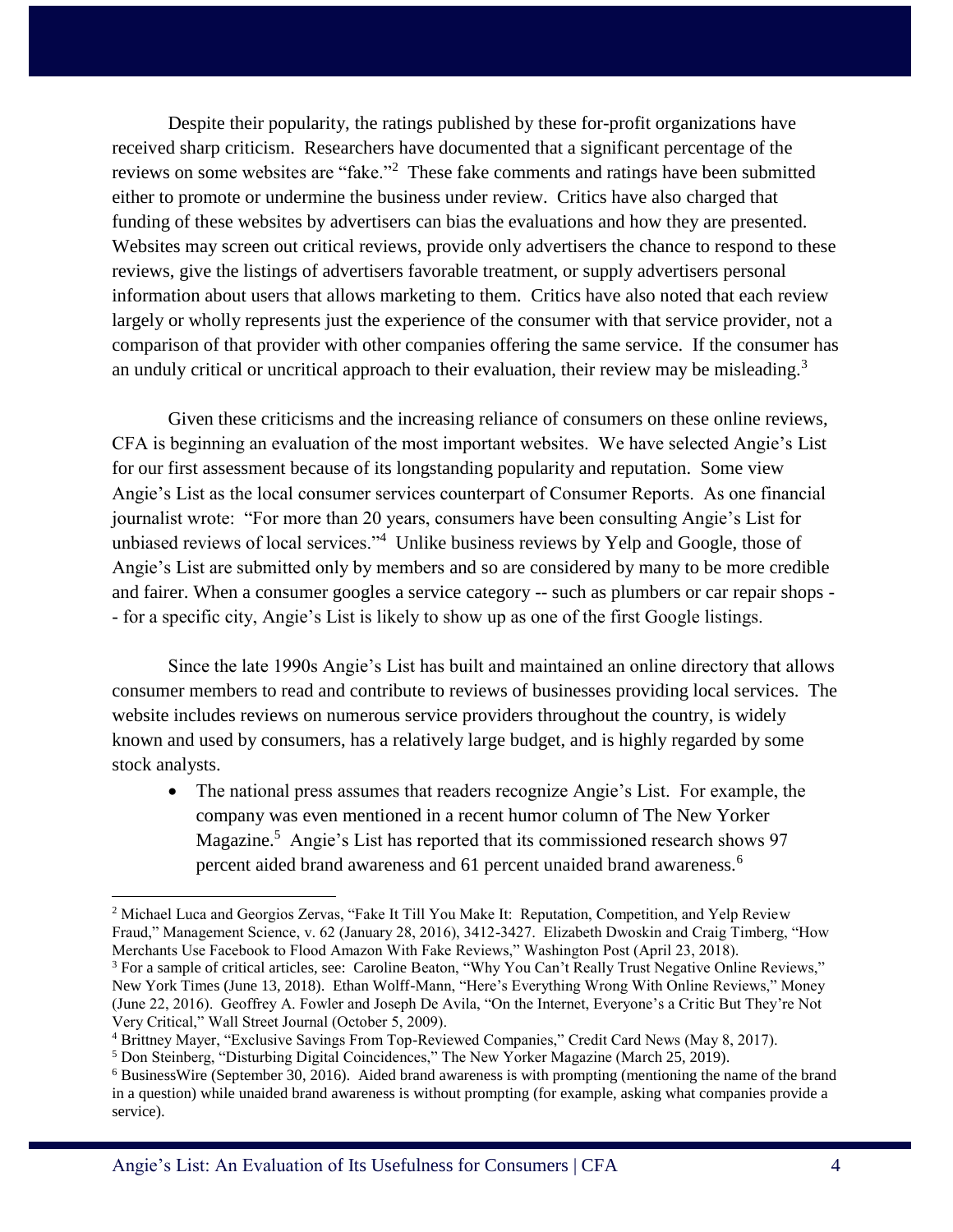- Angie's List offers services throughout the country listing 66 "major markets" and reporting the participation of more than 55,000 local service providers.<sup>7</sup>
- It is used by millions of consumers accessing company reviews that contain an aggregate total of some ten million comments. The company also claims a consumer base of five million households and reports 23 million service requests from consumers in 2018.<sup>8</sup>
- In the area of evaluations and recommendations about consumer services, it is relatively large. The year before merging with HomeAdvisor in 2016, its annual income was \$344 million. In 2018, the combined company, ANGI Homeservices, generated  $$1.1$  billion in annual revenue.<sup>9</sup>
- It is popular with some stock analysts. In its annual 2019 media conference for investors, Deutsche-Bank recommended stock purchases in three internet companies. One was ANGI Homeservices and another was its parent company, IAC/InterActiveCorp.<sup>10</sup>

Angie's List has always been a for-profit company, and it has faced some tough questions about its relationship to business advertisers. In 2013, for instance, Consumer Reports wrote a critical analysis of Angie's List and other online rating services that led to an article in Forbes titled, "Why Consumer Reports Says You Can't Trust Angie's List."<sup>11</sup> In 2016, the company paid \$1.4 million to settle three lawsuits claiming that advertising payments had biased the ratings, reviews, and placement of local service providers.<sup>12</sup> In 2017, an investigative report by NBC News Chicago found that over two-fifths of local plumbing companies advertising "Deals" on Angie's List were not licensed and that a number of these companies were "Angie's List certified."<sup>13</sup>

This report describes and evaluates the services listed on the Angie's List website (which remains distinct from the HomeAdvisor website). To help explain the usefulness of this service to consumers, the report provides a brief history of the company, describes the typical consumer experience with the website, and evaluates the value of the service to consumers. That evaluation includes a discussion of:

- the scope of services offered in terms of types of products and trends over time,
- the method of evaluating service providers,

 $\overline{a}$ <sup>7</sup> Craig Smith, "14 Interesting Angie's List Facts and Statistics," DMR Business Statistics (January 28, 2019). <sup>8</sup> See Angie's List website, "How Does Angie's List Work."

<sup>9</sup> For Angie's List, see the investor relations section of its website, particularly its annual reports, and independent information sources such as MarketWatch.

<sup>&</sup>lt;sup>10</sup> Lee Jackson, "Deutsche Bank Internet Analyst Has 3 Top Stock Picks Now," 24/7 Wall St (March 14, 2019).

<sup>11</sup> "The Truth About Online Ratings Services," Consumer Reports (September 2013). Maggie McGrath, "Why Consumer Reports Says You Can't Trust Angie's List," forbes.com (September 18, 2013.

<sup>&</sup>lt;sup>12</sup> Paul Tassin, "Angie's List Class Action: Payments Accepted for Better Rankings," Top Class Action (September 26, 2017).

<sup>&</sup>lt;sup>13</sup> Phil Rogers, "Angie's List Investigation Yields Results," NBC 5 News (June 22, 2017).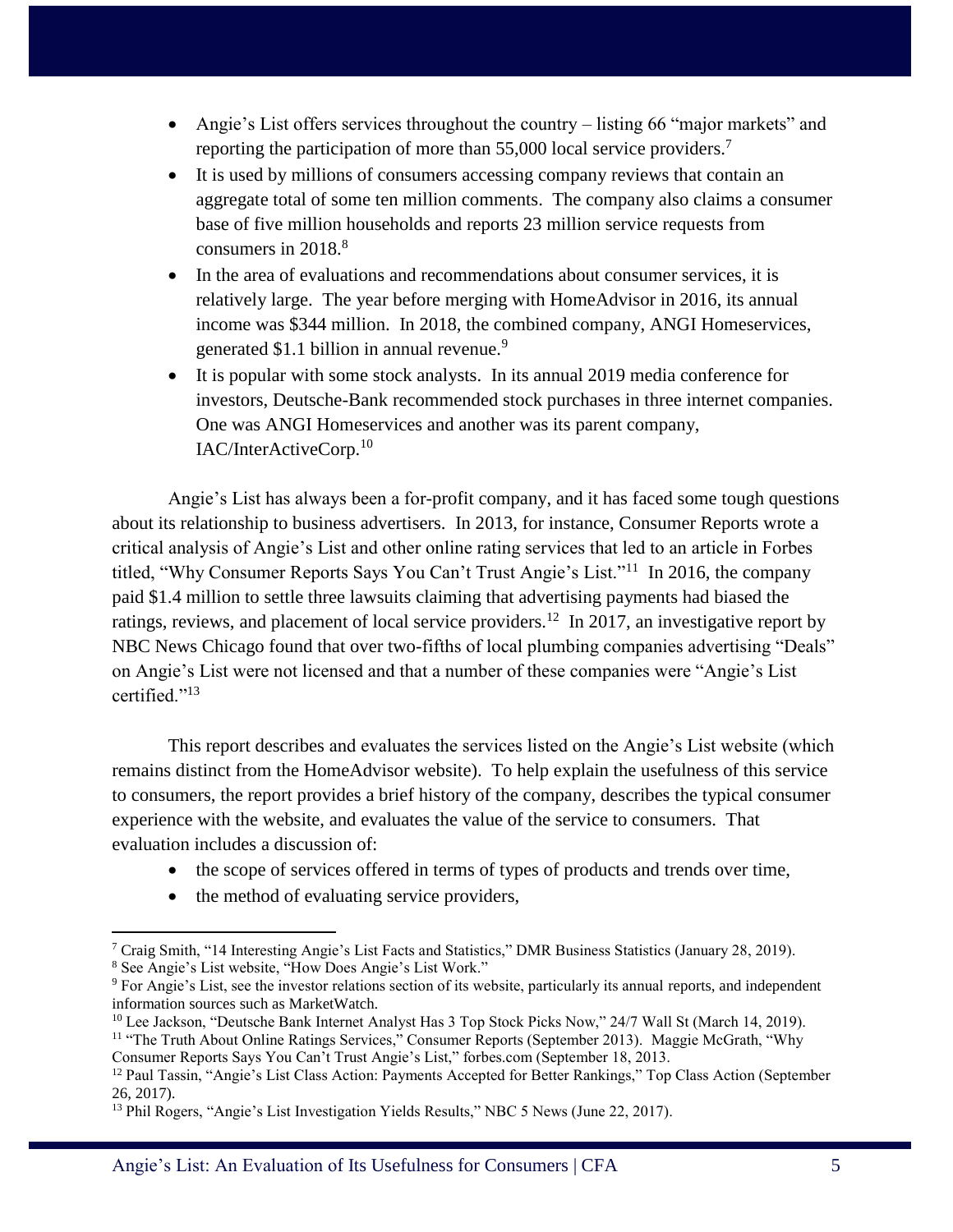- the accuracy and adequacy of the evaluations, particularly the grade ratings,
- the usefulness of the evaluations in terms of identifying the best and worst businesses,
- the influence of advertising on the evaluations, related recommendations, and placement of both, and
- the consumer impact of a business model that prioritizes collecting personal information from consumers and then using this information in marketing products to them.

The report concludes with a summary of the evaluation together with recommendations and cautions to consumers about using Angie's List services.

Research for this report began during the fall of 2018. Specific information cited in the report was drawn from the Angie's List website in February and March, 2019.

# <span id="page-5-0"></span>**Company History**

 $\overline{a}$ 

Angie's List was founded in 1995 (under a different name) as a self-described "homeowners grapevine" to allow consumers in Columbus, Ohio to file comments on and rate the local service providers they used. In 1996, the two founders – Bill Oesterle and Angie Hicks – renamed the company Angie's List, purchased a similar service in Indianapolis, and began offering service in Cleveland. By 2006, more than 300,000 subscribers in 33 cities were paying annual fees averaging about \$45 to gain access to consumer comments and grades of local services to which they were then urged to contribute their own comments and grades (A to F). At this time, while consumer subscriptions represented most of the company's income, advertising revenue was generated from some listed businesses with an A or B grade.<sup>14</sup>

Over the next decade, aided by \$25 million from investors in 2010, Angie's List continued to grow. By 2015, it reported 3.2 million paid members.<sup>15</sup> Advertising revenues grew even more rapidly, rising from 55 percent of revenues in 2009 to 80 percent of revenues in 2015.<sup>16</sup> Yet, the subscriptions and advertising were not sufficient to maintain the then-current level of services. Company managers reported in early 2016 that "absent additional financing or a potential sale transaction, Angie's List would be required to make substantial reductions in cost structure."<sup>17</sup>

<sup>&</sup>lt;sup>14</sup> The early history of Angie's List is reported on by: John Schwarb, "Angie Hicks: The Woman Behind Angie's List," Indianapolis Monthly (Mary 2006).

<sup>15</sup> Verne Kopytoff, "Angie's List Names former Best buy Executive as CEO," fortune.com (September 8, 2015). <sup>16</sup> Annual financial reports from Angie's List, loc. cit.

<sup>&</sup>lt;sup>17</sup> Jared Council, "Path to Merger for Angie's List Full of Twists and Turns," Indianapolis Business Journal (July 15, 2017).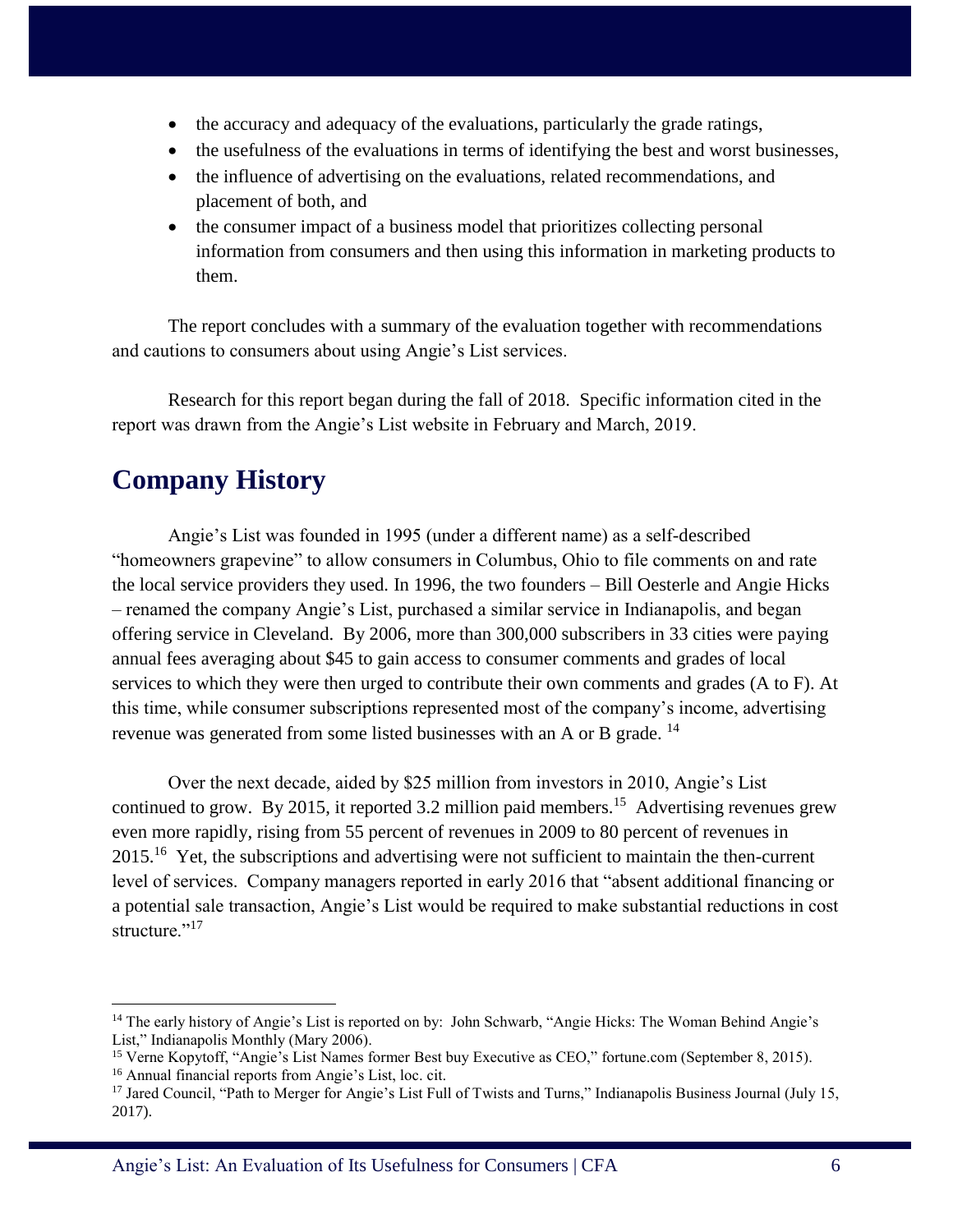With the goal of expanding advertising revenue, company leaders restructured the company. Most notably for consumers, they dropped the pay wall that had restricted website access to paid subscribers. Going forward, any consumer who provided personal information, including a phone number and email address, could gain access to customer ratings and comments. The hope was that this change would generate much larger numbers of consumers using the service, making it more attractive to advertisers. As a result, for ordinary income the company became completely dependent on advertising by local service providers. These businesses were often charged more than a thousand dollars a year for a variety of services, including preferred placement on website pages for individual services and the ability to advertise discounts. In large markets, the price could be much higher.<sup>18</sup>

Company leaders also explored selling the service and, in the spring of 2016, they agreed to terms proposed by IAC/InterActiveCorp, a holding company for many brands. One of these companies was HomeAdvisor, which since 1998 had served as "a digital marketplace" connecting homeowners with local services providing home improvement, maintenance, and remodeling. IAC combined Home Advisor and Angie's List into one company, ANGI Homeservices, that is traded on the NASDAQ.<sup>19</sup>

According to a 2019 IAC report to investors, in 2018 a top priority of the new company was "integrating HomeAdvisor and Angie's List," which it characterized as a "massive project."<sup>20</sup> This integration included making Angie's List services more like those of HomeAdvisor. It also included using the same questions and format for enrolling members. However, the HomeAdvisor and Angie's List brands and websites currently remain separate. Both now focus on recommending, to an individual customer, a few service providers who then market their services to that customer. Angie's List also continues to collect and maintain information on a wide variety of service providers and make that information accessible to all member customers.

## <span id="page-6-0"></span>**Consumer Experience**

 $\overline{a}$ 

To gain access to information about local service providers, consumers must select a type of service (e.g., plumbing), then provide information about their specific interest (e.g., clogged drain and when the service is desired) and themselves, including their name, address, phone, and

<sup>&</sup>lt;sup>18</sup> Mark Sallows, "How to Use Angie's List – Advertising Costs & Pro Tips," fitsmallbusiness.com (October 3, 2017). Recently, for example, ANGI Homeservices quoted a monthly price of \$800 (\$9,600 annually) to a new small business for basic services in the Washington D.C. metropolitan market. After some pushback, it reduced the amount to \$600 monthly (\$7,200 annually).

<sup>&</sup>lt;sup>19</sup> Jared Council, "Path to Merger for Angie's List Full of Twists, Turns," Indianapolis Business Journal (July 15, 2017).

<sup>&</sup>lt;sup>20</sup> "ANGI Homeservices Inc. Q4 2018 Earnings Conference Call Transcript," Motley Fool Transcribers (February 8, 2019).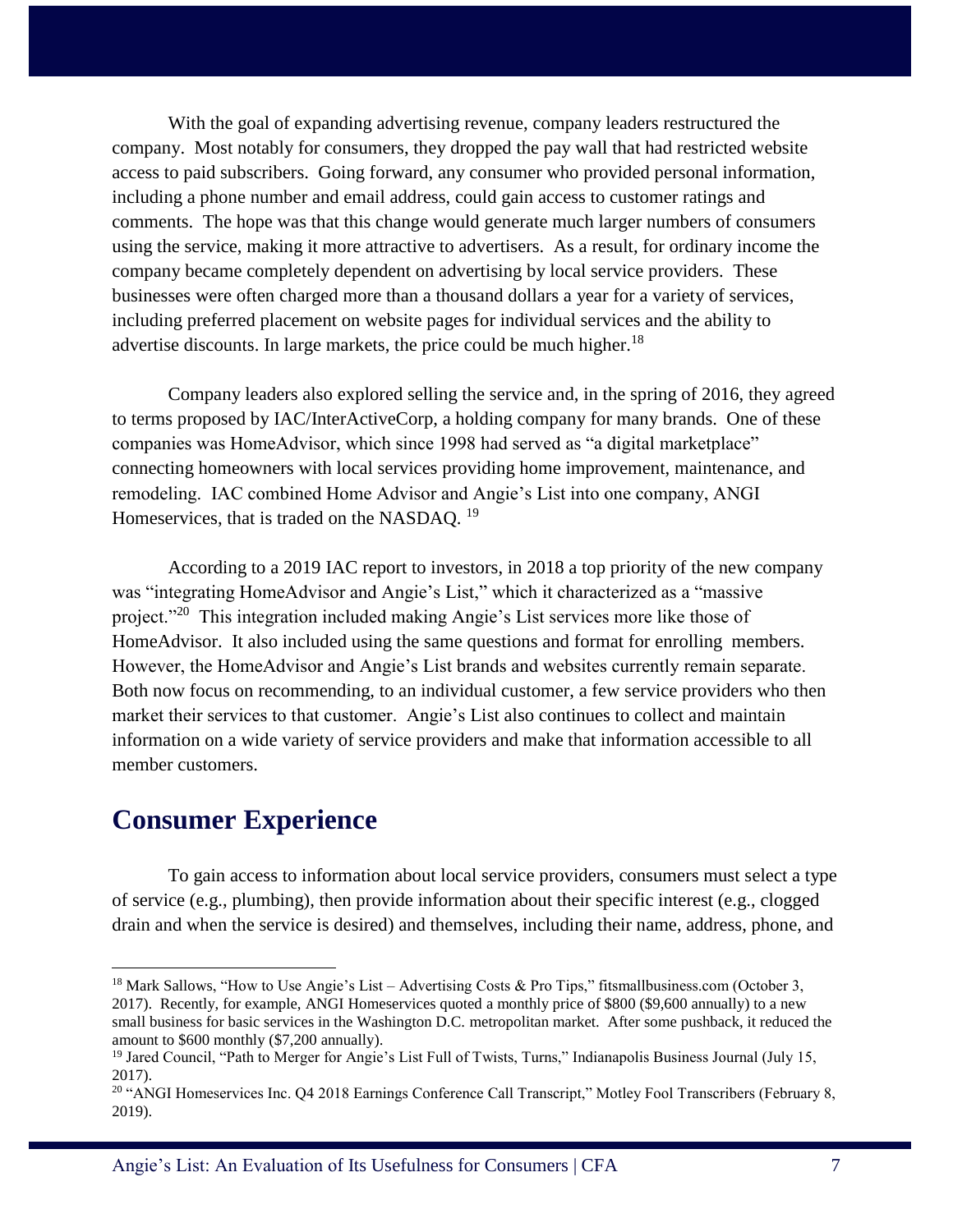email. Once they have provided this information, they are considered to be a member and, at any time, can sign in on the home page with immediate access to the information on individual service providers.

The home page of Angie's List includes a photo of Angie Hicks, a request for a type of service ("Find top-rated pros for your project"), and a horizontal menu of eight types of "popular services." If consumers indicate a service need, as noted above, the website will ask them specific questions about this need and contact information including name, address, phone, and email. If this information is provided satisfactorily, the website will recommend several companies that advertise with Angie's List. These companies are rotated among all advertisers so that each time a request is made, a different list may appear. The website will also provide access to information about individual service companies, including grades and comments from individual consumers.

Scrolling down the home page brings you first to a few laudatory comments from customers then, in the footer at the bottom, a navigation menu. This menu includes:

- "Find Local Businesses," which not only asks about specific service need, but also lists major service categories (c. 120), states serviced (all 50 and DC), and major markets (c. 66).
- "Services Near Me," which lists some 700 service categories.
- "How It Works," which briefly explains the benefits of membership, how members can use the service, and frequently asked questions.
- "Videos" and "Solution Center" provide general information about maintaining, repairing, and remodeling one's home.

Those gaining access to pages with detailed information about specific types of service will find a list of active companies with customer reviews going as far back as the mid-aughts. The first listings are those companies that advertise with Angie's List. Two of these companies that advertise are profiled above the listings. The companies that advertise and receive prominent listings must maintain either an A or B grade Angie's List says that all advertisers are "certified," which includes passing a criminal background check and also an attestation regarding any needed licensing. These advertisers can offer "a coupon" (essentially a discounted price) for a specific service. After the listing of advertisers, non-advertising companies are listed by grade from A to F. On each page listing all providers of a specific service, two advertisers are featured with their discounted price for a specific service.

Each company listing includes information about hours, how to contact, the services offered, overall customer ratings, and general information such as free estimates, payment options, senior discounts, and emergency service. There is an overall Angie's List rating (A to F) and also a general consumer grade rating that is based on ratings for price, quality,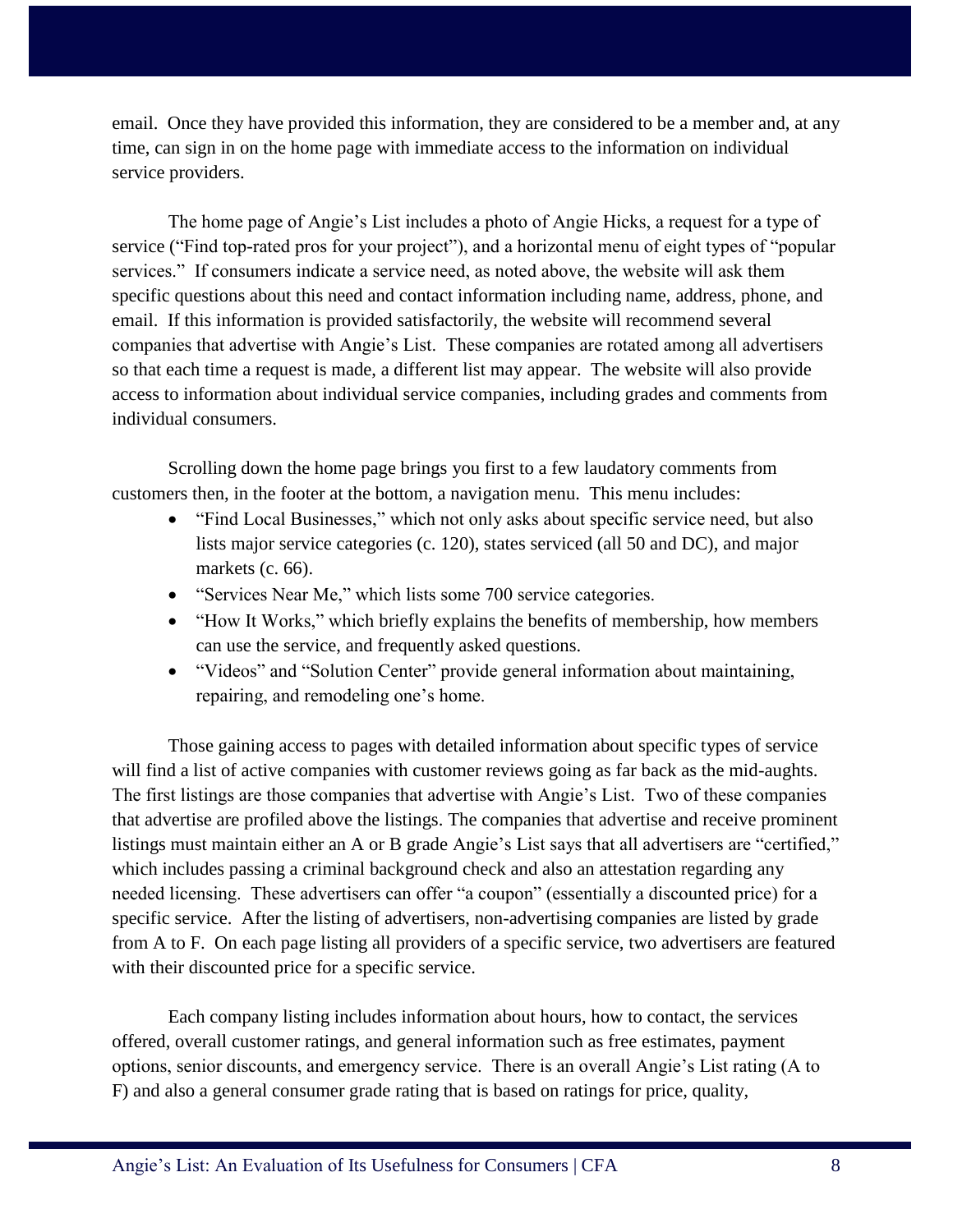responsiveness, punctuality, and professionalism. In addition, consumers are given the opportunity to comment on the service they received.

Angie's List indicates that they will provide mediating assistance in the event a member is dissatisfied with service received. In addition, their website gives members access to pricing information for their particular need or interest, including a bell-shaped curve showing the price range and average cost, and a list of several "top rated businesses" that can do the work. All companies on this rotating list are advertisers. Members also have access to Deals in their Zip Code, discounts on specific services offered by companies listed. In addition, members can appeal to Angie's List for help mediating a dispute with an advertising service provider.

Before the 2017 merger, Angie's List featured Silver and Gold memberships, which offered, for an additional fee, e-mail and phone support from "Member Care specialists." However, there is now little mention and no evident promotion of these enhanced memberships.

# <span id="page-8-0"></span>**CFA Evaluation**

How useful can Angie's List be to consumers? Are the ratings of service providers significantly biased in favor of those that advertise? Regardless of this advertising, do the overall Angie's List grades accurately represent the ratings and comments from individual consumers? What cautions should consumers heed when using Angie's List? How should consumers use Angie's List to evaluate local services? And what other sources of information should they consult before deciding on a vendor?

Our research has drawn a number of conclusions that help answer these questions. We have focused mainly on Angie's List services available in the Greater Washington D.C. area. But we also spot-checked our findings from this market using other major markets.<sup>21</sup> One advantage of our using the D.C. area is that it is served by Consumers' Checkbook, a non-profit

- For a specific type of service, advertisers are always listed first, and two are always featured on every page for that type of service.
- $ext{Most companies reviewed provide home services} e.g., 506 roof repairers and 378 plumbers vs. 77 auto.}$ body shops and 23 dermatologists.
- A number of home services providers have hundreds of individual reviews while it is rare to find a nonhome service provider with more than 50 reviews.
- A large majority of companies receive an A rating e.g., 73 of 96 plumbers listed for unclogging a drain.
- Customer reviews peaked in 4 to 5 years ago. The reviews for one well-established plumber, for instance, increased from one in 2009 to 72 in 2015, then declined to 12 in 2018 and to only one in 2019. Of 94 reviews for three popular dentists, only one was posted after 2016.

<sup>&</sup>lt;sup>21</sup> For example, in Dallas:

Consumers are using the same website in the same format as in DC.

<sup>•</sup> The home page (and other pages in the website) drive customers to recommended services which advertise yet sometimes have few reviews and an A rating. The five plumbers recommended include one with 2 reviews and one with a B rating.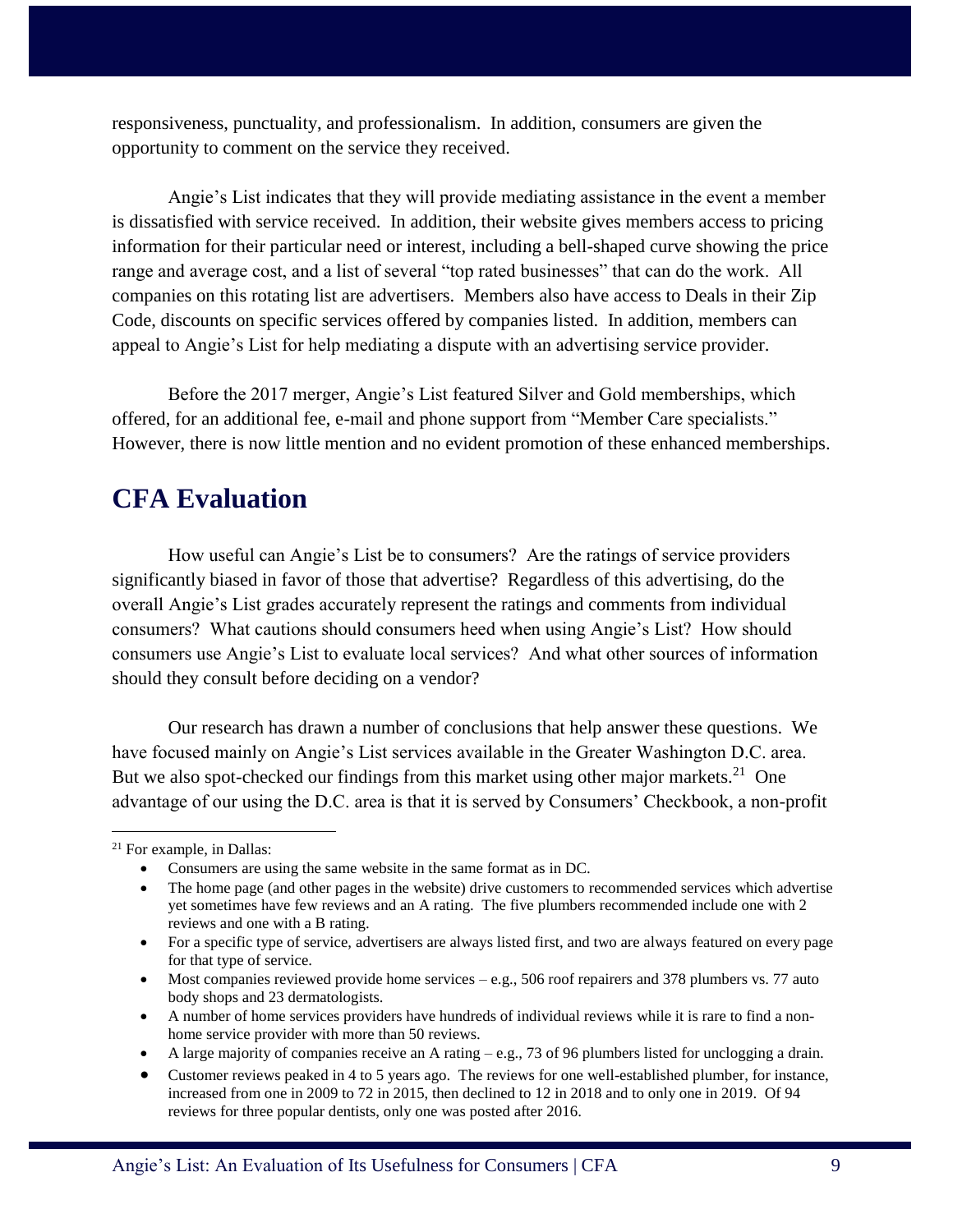consumer service evaluating local service providers (and described earlier). Checkbook is supported by its consumer members and receives no advertising, referral fees, or similar income from any businesses that it evaluates. Comparing the company ratings of Angie's List with those of Checkbook has helped in our assessment.<sup>22</sup>

Our research on Angie's List has reached a number of conclusions that are summarized and documented on the following pages.

## **A very large majority of Angie's List companies and reviews are related to house and yard services. The information is much more limited on service companies that are not providing home services.**

There are several lists of featured service categories. The eight general categories prominently displayed on the website's home page all relate to home or yard services. That is also true for a separate list of 30 service categories and for another list of about 140 categories associated with "find local businesses." There is also on the website a very large list of some 700 service categories with only a small number, a couple dozen, that are not associated with house and yard. Six of these outliers relate to pets and five to motor vehicles. By comparison, Checkbook has well-populated general categories not only for home services, but also for automotive services, health care providers, personal services, leisure and travel, stores, and personal services.

Members of Angie's List do have access to a page with a navigation menu that lists "health" and "more," along with "house" and "yard," as major service categories. However, with one exception, the "health" and "more" categories appear to have received little attention since the shift in emphasis to home services. There are very few consumer reviews after 2016 for many of the service providers listed in the "health" and "more" categories. For example, among the most frequently reviewed providers: Only two of 124 reviews of Fairfax Family Practice, none of the 93 reviews for Herndon Family Practice, and only two of 64 reviews for the Washington Center for Dentistry were submitted in 2017, 2018, or 2019. The exception is those service providers who advertise. None of the three medical service providers just mentioned – nor any of the 54 dermatologists and 61 internists listed -- are advertisers. Yet, those outside home services that do advertise tend to list a higher portion of customer reviews after 2016. In the in-state moving subcategory, for instance, 87 of the 88 reviews for VKH Movers, who are advertisers, are dated after June 1, 2018.

It seems unlikely that, despite its current emphasis on home services, Angie's List would try to rid itself of non-home service advertisers paying annual fees that often exceed \$1,000. Yet, given the company's focus on home services revealed by corporate statements and by its

<sup>&</sup>lt;sup>22</sup> Consumer Reports evaluated the two services in a review of online rating services published in September 2013.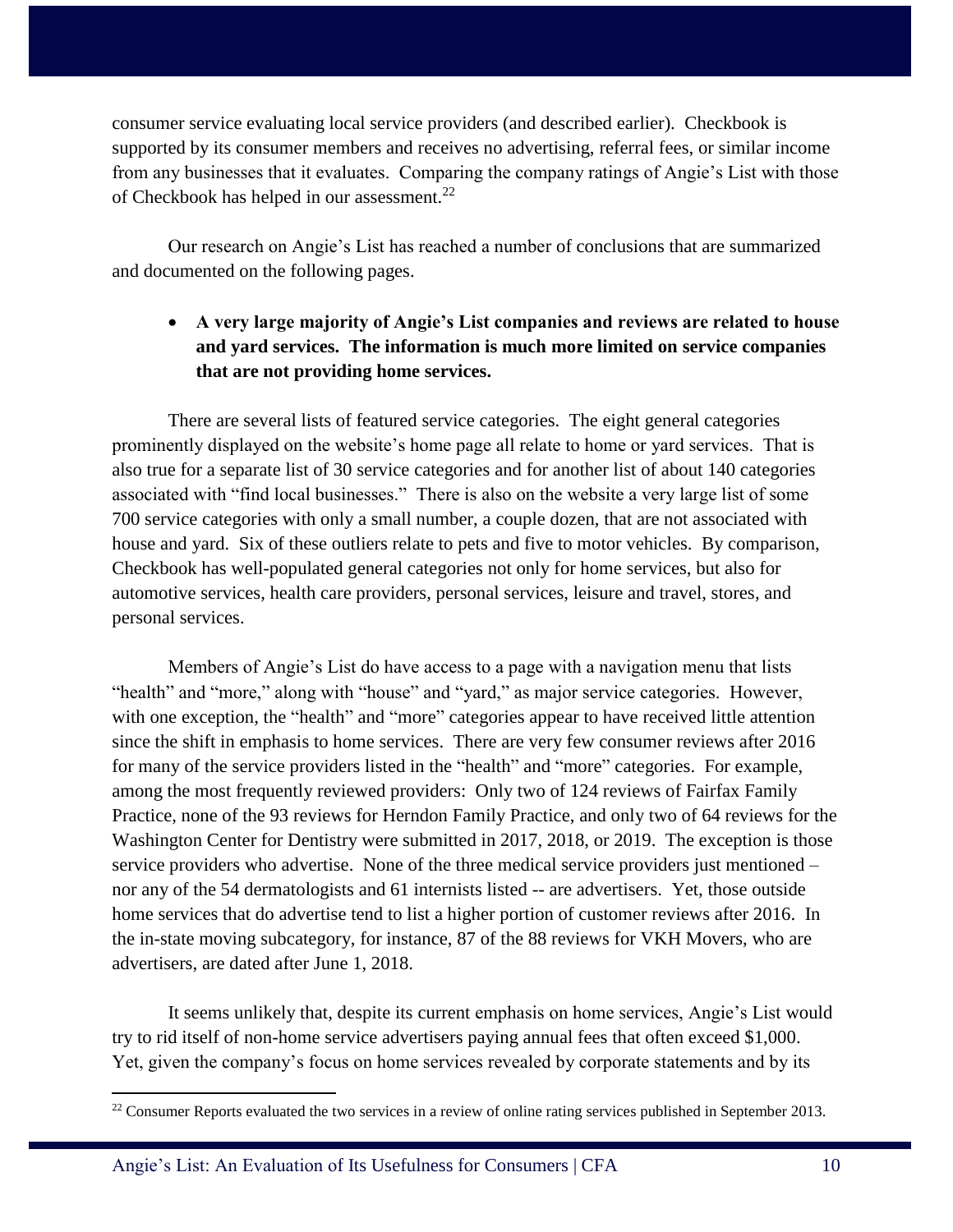website, it does seem unlikely that the company would prioritize marketing to non-advertising businesses that do not offer home services. In the future, it would not be surprising to see subcategories such as dermatology and internal medicine removed completely from the website.

## **The number of consumer reviews posted in the past four or five years has fallen sharply. If this number continues to decline, the reviews will supply less useful information about the value provided by individual service companies.**

In researching the Angie's List website, it was obvious that the number of consumer reviews had declined in recent years. As Table 1 shows, this decline can be seen, for example, in annual numbers of posted reviews of a sample of home or yard services: Master Plumbing and Mechanical (BPM) for unclogging a bathtub drain (766 reviews), Benchmark Painting and Carpentry (BPC) for painting the walls and ceilings of living rooms (284 reviews), Maggio's Roofing Co. (MRC) for repairing an asphalt shingle roof (149 reviews), S & S Electric (SSE) for installing an electric switch (106 reviews), and Moyer's Lawn Service and Landscaping for maintaining a lawn (166 reviews). All these companies have a relatively large number of reports posted over the past nine years or longer. All currently advertise, so are important to Angie's List.

| Year  | <b>BPM</b>   | <b>BPC</b>     | <b>MRC</b>   | <b>SSE</b>     | <b>MLS</b>     |
|-------|--------------|----------------|--------------|----------------|----------------|
| 2019* | 1            | 6              | $\mathbf{1}$ | 1              | 0              |
| 2018  | 12           | 18             | 3            | 5              | 7              |
| 2017  | 34           | 15             | 9            | 8              | 27             |
| 2016  | 51           | 24             | 7            | 24             | 38             |
| 2015  | 90           | 39             | 11           | 23             | 34             |
| 2014  | 111          | 65             | 14           | 18             | 38             |
| 2013  | 124          | 41             | 19           | 20             | 9              |
| 2012  | 95           | 31             | 8            | 4              | 5              |
| 2011  | 62           | 14             | 18           | 4              | $\overline{2}$ |
| 2010  | 32           | 13             | $22\,$       | $\overline{0}$ | 5              |
| 2009  | 61           | 6              | 10           | 0              | 0              |
| 2008  | 65           | 4              | 13           | 0              | 0              |
| 2007  | 24           | $\overline{2}$ | 5            | 0              | $\mathbf{1}$   |
| 2006  | 3            | 4              | 7            | 0              | $\overline{0}$ |
| 2005  | $\mathbf{1}$ | 0              | 2            | 0              | 0              |

#### <span id="page-10-0"></span>**Table 1: Number of Consumer Reviews Per Year in Washington D.C. Area**

\*January to March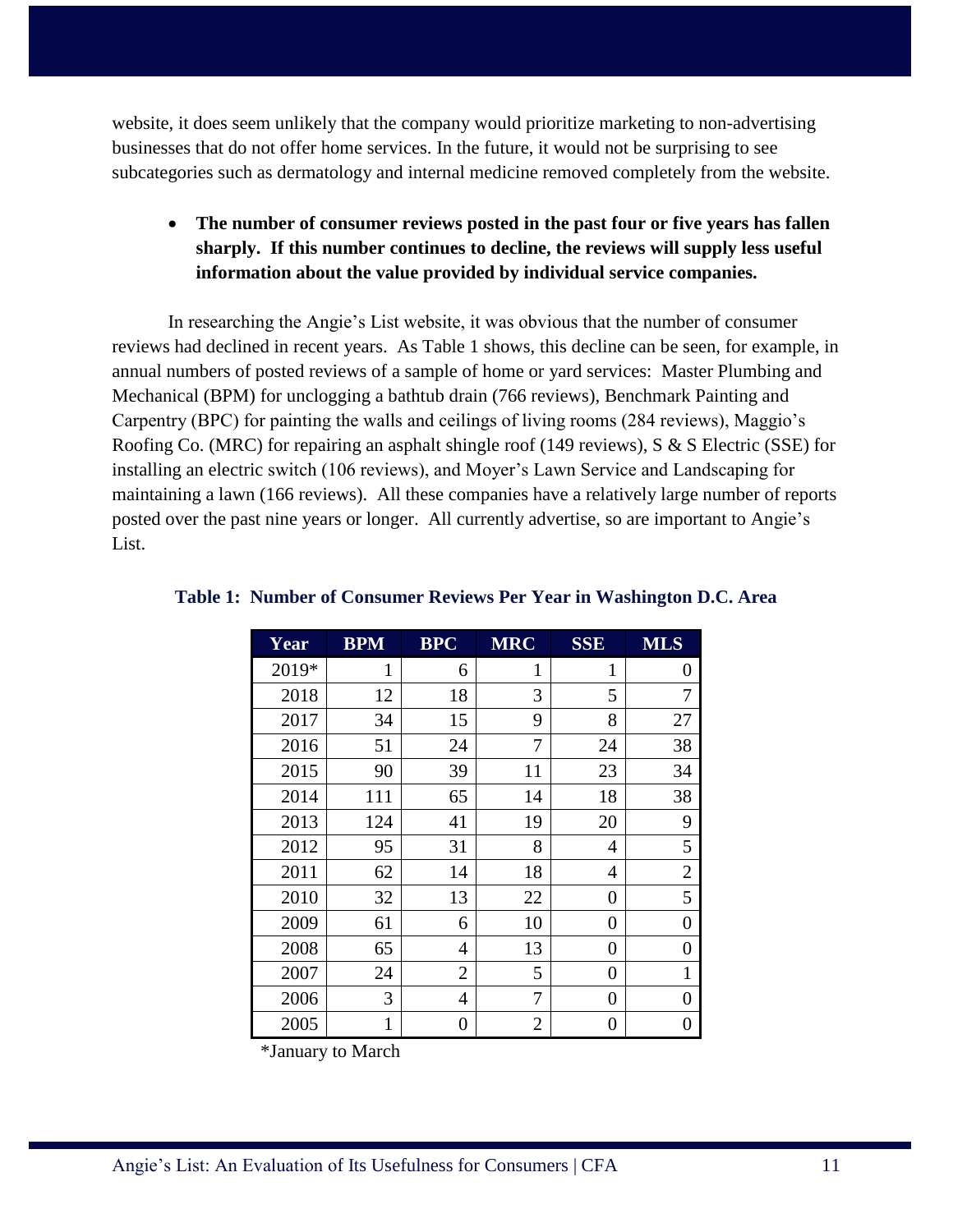This table suggests the following:

- For each company, the number of reviews rose until the early or mid-teens then declined.
- For each company, the decline from their peak year to  $2018$  was substantial by 90 percent for BPM, by 72 percent for BPC, by 86 percent for MRC, by 79 percent for SSE, and by 82 percent for MLS.

There are a number of factors that may explain changes in the number of company reviews over time, including:

- allowing consumers free access to the website, which diminishes the feeling of members that they belong to an exclusive club whose members share information,
- increased consumer fatigue from being asked to respond to a barrage of survey requests from various sources, and
- weaker company efforts to secure consumer reviews.

Regardless, a continuing decline in the number of reviews would make the overall ratings and the website less useful to consumers.

## **Angie's List gives an A rating to a large majority of service providers. While this rating scale helps consumers avoid poor service providers, it makes it difficult for these customers to identify the very best businesses.**

Angie's List gives service providers an overall grade that ranges from A to F. Table 2 below shows the number of A grades and their percentage of all grades.

| <b>Business</b><br>Category     | <b>Number of</b><br><b>Companies</b> | <b>Number</b><br>With A | $\frac{0}{0}$<br>With A |
|---------------------------------|--------------------------------------|-------------------------|-------------------------|
| Roof Repair                     | 285                                  | 219                     | 77%                     |
| <b>Electrical Repair</b>        | 380                                  | 301                     | 79%                     |
| <b>House Cleaning</b>           | 196                                  | 169                     | 86%                     |
| Painting Interior               | 454                                  | 370                     | 81%                     |
| <b>Plumbing Service</b><br>Call | 433                                  | 308                     | 71%                     |
| Auto Body Repair                | 121                                  | 97                      | 80%                     |
| <b>Auto Service</b>             | 637                                  | 530                     | 83%                     |
| <b>Internal Medicine</b>        | 61                                   | 43                      | 70%                     |
| Dermatology                     | 54                                   | 41                      | 76%                     |

#### <span id="page-11-0"></span>**Table 2: Number and Percentage of "A" Grades Assigned Businesses in Select Service Categories in Washington, D.C. Area**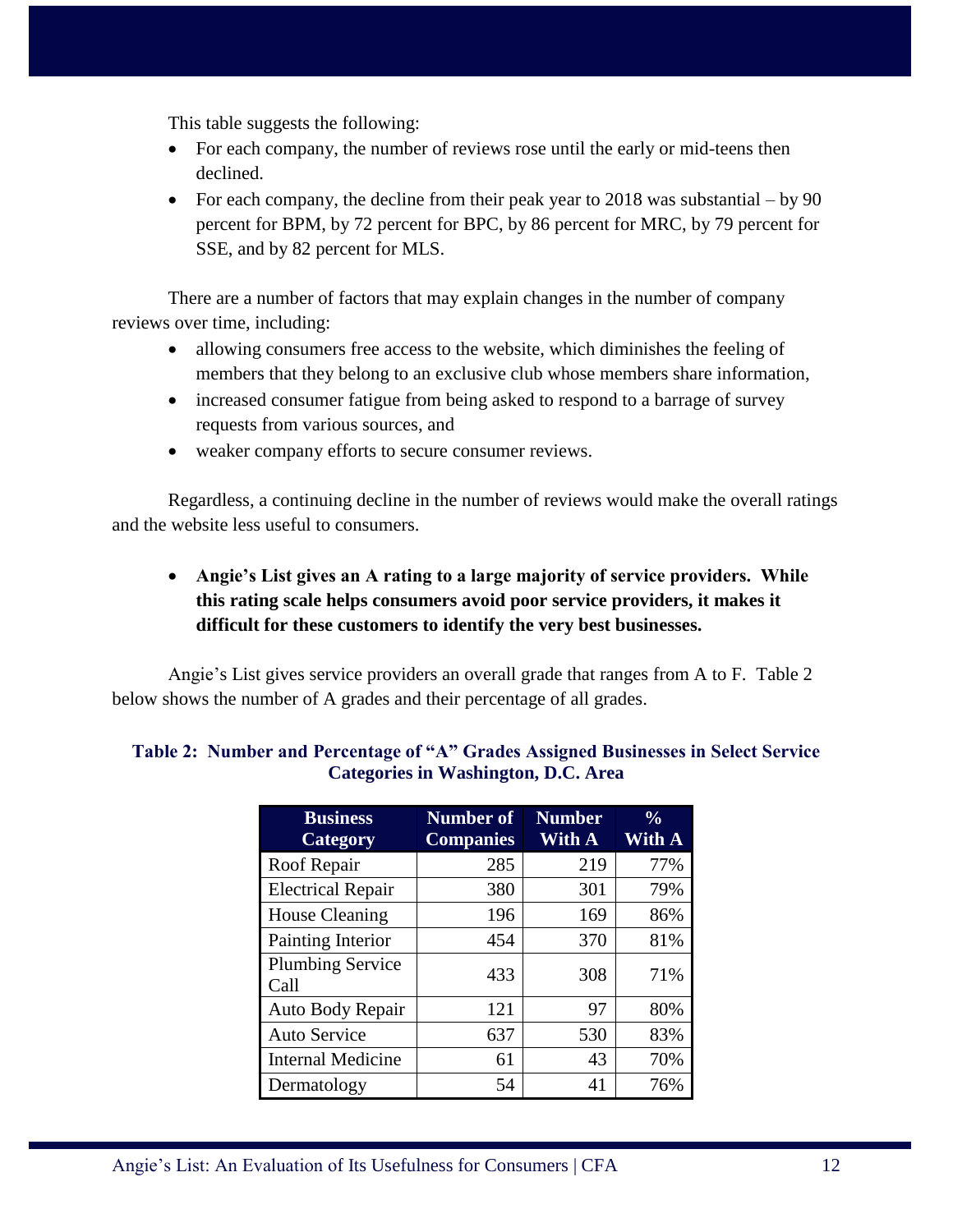The table shows that a large majority of businesses receive an A grade. While such a grade-scale may help consumer members avoid the worst businesses, the grades themselves do not help these customers identify the very best service providers among the large number with a A rating. By comparison non-profit groups that rate businesses, such as Consumer Reports and Consumers' Checkbook, give top ratings only to a minority of the businesses they evaluate. Checkbook gives checks for excellent service and for low price. In the Washington, D.C. area, only a minority of service providers receive double checks – for example, 10 percent of plumbers, 18 percent of electricians, five percent of house cleaners, and eight percent of auto body shops. When Checkbook rates only quality, the percentage increases to the neighborhood of 50 percent. For example, 48 percent of roofers and 57 percent of tree services have checks.<sup>23</sup>

Why does not Angie's List make more of an effort to identify the best service providers? One reason may be that only those businesses with an A or B rating are allowed to advertise. Assigning more A or B ratings gives Angie's List the opportunity to sell advertising to a larger number of service providers.

 **A number of businesses with fewer than five consumer reviews, some with only one review, receive an "A" rating. Some of these service providers not only receive a high grade but also are recommended by Angie's List. Such limited information from consumers cannot justify a high grade rating, indeed any grade rating, let alone a recommendation.** 

As explained above in the "consumer experience" section, the website home page for Angie's List encourages customers to "find top-rated, certified pros for your project" by identifying a specific service interest or need, providing personal information, then receiving several recommended service providers. When we sought recommendations for five specific types of home services, six of the 20 businesses recommended (4 for each of the 5 services) had fewer than five reviews. In fact, two of the 20 had no reviews at all, while two others had only one review, as indicated below. Five of the six recommended businesses with a few reviews also had an A rating from Angie's List.

- Install electric outlet: one business with one review
- Mow/maintain lawn: all businesses with at least 41 reviews
- Unclog drain: two businesses with no reviews
- Repair asphalt shingles: one business with one review, one with three reviews, and one with four reviews
- Interior painting: all businesses with at least 21 reviews

<sup>&</sup>lt;sup>23</sup> Information from Washington Checkbook website to which members have access.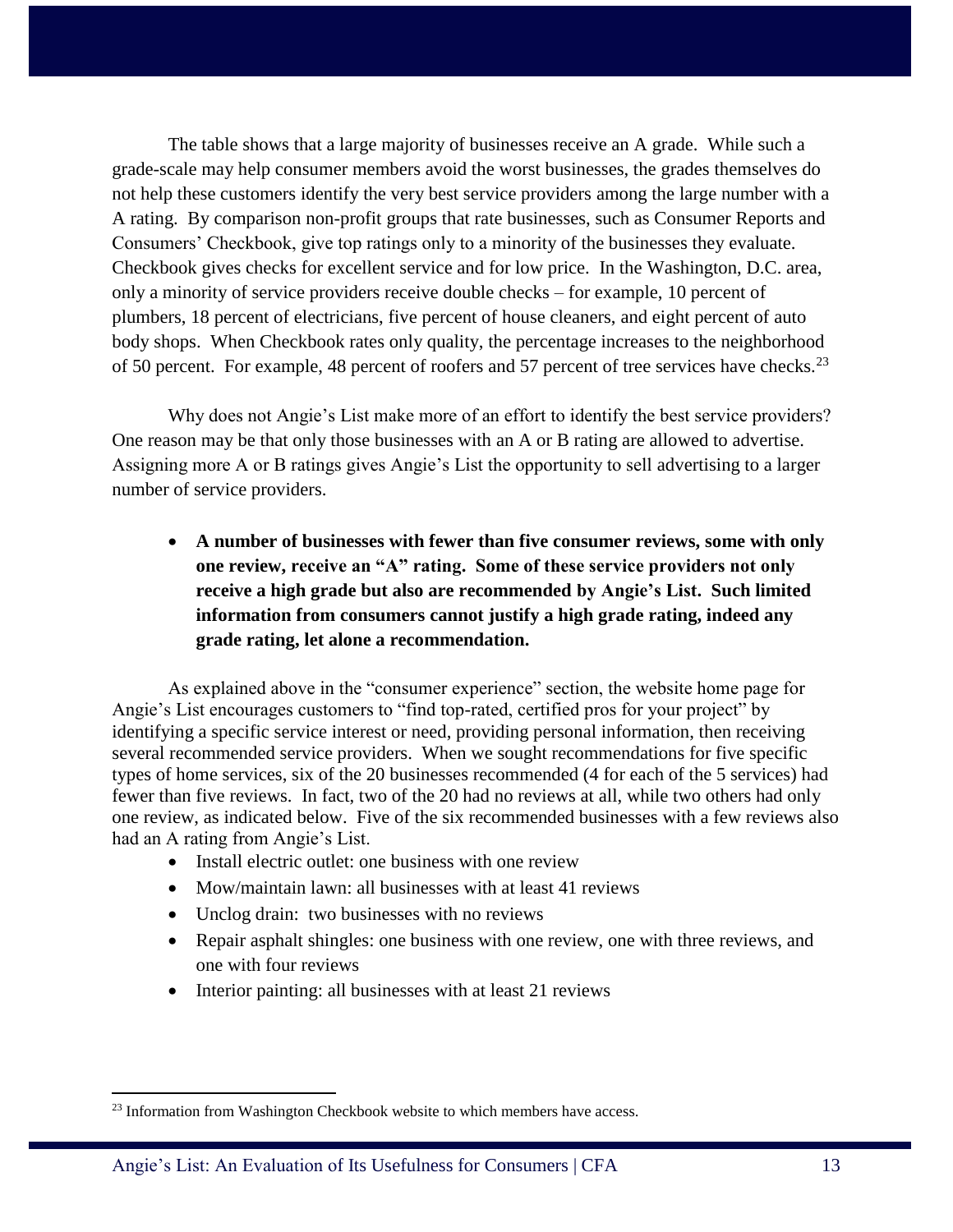Consumers' responding to Angie's List's request for information about a specific service qualifies them as a member and gives them access to information about all service providers. A spot check of first pages that list providers of a specific type of service also revealed some pages with only a few consumer ratings and A grades. $24$ 

- Install an electric outlet: four businesses with one review, two with two reviews, and two with four reviews
- Mow/maintain lawn: two businesses with one review, two with two reviews, and two with four reviews
- Unclog drain: three businesses with two reviews
- Interior painting: three businesses with one review and one with two reviews

In its general list of companies offering a service, Angie's List lists the number of reviews only for advertisers. To learn the number of reviews for non-advertisers, consumers must access the pages of individual service providers. That makes it inconvenient for consumers to identify non-advertising A-listed businesses with many customer reviews.

Similarly, we spot-checked those receiving an F grade in several service categories and learned that a significant percentage had few customer reviews.

- Twelve businesses listed under interior painting received F grades. Five of these 12 had only one customer review, one had two reviews, two had three reviews, and two had four reviews.
- Nine businesses listed under toilet repair received F grades. Three of these nine had only one customer review, two had two reviews, and two had three reviews.
- Twelve businesses listed under asphalt shingle roof repair had F grades. Three of these 12 had one review, and one other business had two reviews.

It is unfair and misleading to give a grade to a business with only one or two consumer reviews. The sample size is much too small to make any reliable judgment about the service provider. When there are few reviews, the ratings are particularly unfair both to those providers with low grades and misleading to those customers who take high grades seriously. Consumers' Checkbook will not consider giving a business a check for quality or price unless at least ten consumers have responded to Checkbook's surveys about the business. Angie's List does not necessarily have to exclude businesses with only a few ratings. It could put them in a separate category listed as having too few reviews to provide an overall grade. Grades and comments submitted by individual consumers could still be listed.

 $24$  For some services, all companies listed on the first page were advertisers, but for other services the page included both advertisers (listed first) and non-advertisers.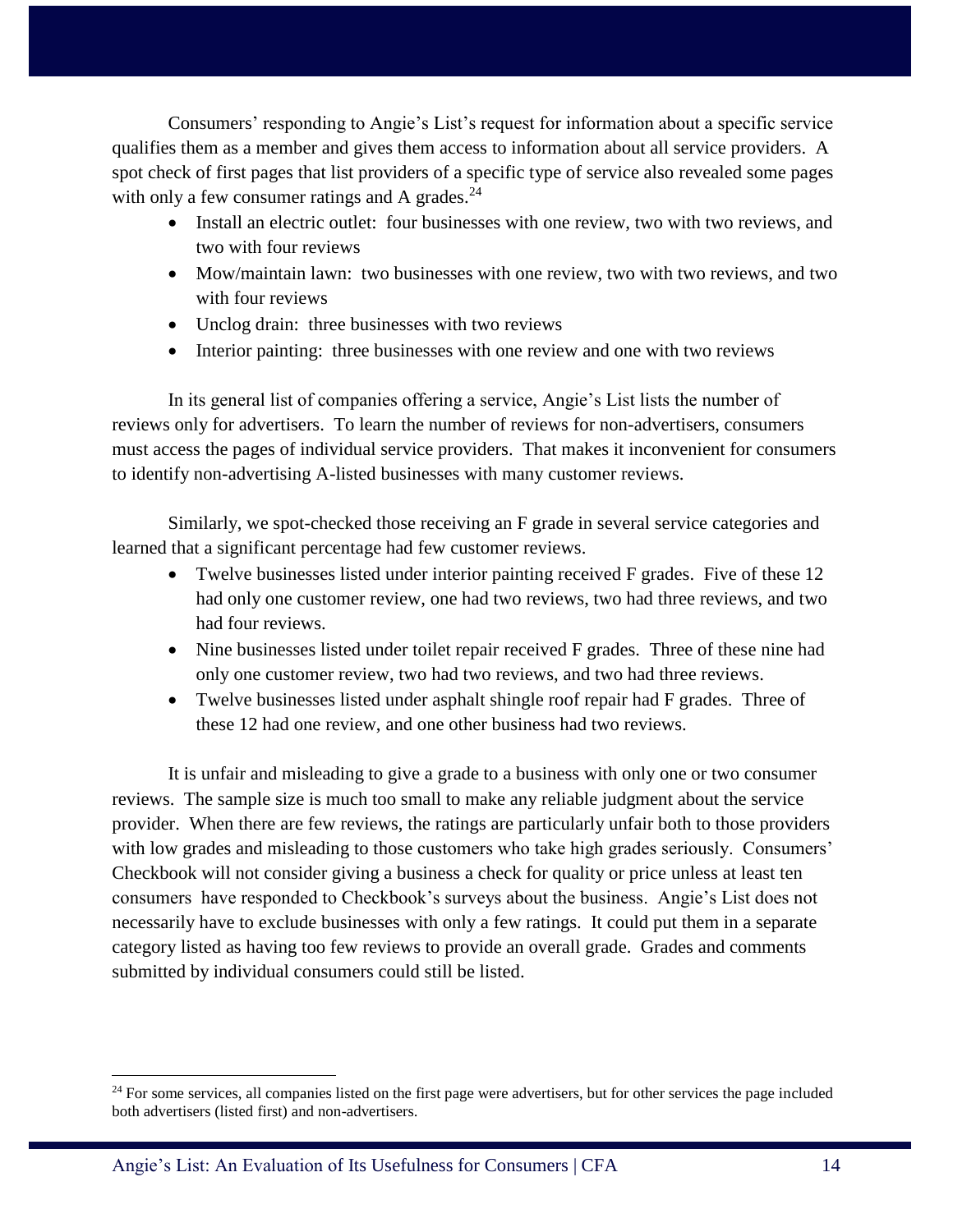Why is Angie's List willing to give grades to businesses with only one or two customer reviews? One obvious benefit for the company could be that this practice expands its pool of potential advertisers. Angie's List would have more credibility if it gave grades only to businesses with a much larger number of customer reviews. It should also disclose, on the list of service providers for a type of service, the number of reviews posted for all businesses, not just those for advertisers.

 **Overall grade ratings for individual businesses appear to be based largely on the ratings and comments of customers of those businesses. Yet, the relationship between Angie's List grades and the customer grades is sometimes not immediately apparent. Some Angie's List grades appear to be higher than deserved, misleading consumers, while other grades appear to be lower than deserved, disadvantaging those businesses.** 

The main basis of Angie's List ratings of individual companies appears to be the reviews provided by customers of those companies. These consumers have the opportunity to offer comments and to provide an overall grade that reflects grades for price, quality, responsiveness, punctuality, and professionalism. However, in our research we found that the Angie's List grades and the customer grades were sometimes inconsistent. Here are some examples for several businesses offering different types of services. Comparisons were facilitated by calculating, for a specific business, an average customer score after giving A ratings a 5, B ratings a 4, C ratings a 3, D ratings 2, and F ratings a 1. Using these average scores, for example, those with a score 4.5 or higher would merit an A rating while those with scores between 2.5 and 3.4 would merit a C rating.

#### **Lawn Maintenance**

- F grade for business with 4 As and 1 F. At 4.2, would be a B.
- $\bullet$  D grade for business with 8 As, 4 Bs, 1 C, 2 Ds, and 3 Fs. At 3.7, would be a B.
- A grade for business with 20 As,  $1 \text{ B}$ ,  $1 \text{ C}$ ,  $2 \text{ Ds}$ , and  $5 \text{ F}$ . At 4.2, would be a B.

#### **Asphalt Shingle Roof Repair**

- F grade for business with 7 As, 1 B, and 1 F. At 4.4, would be a B.
- F grade for business with 4 As, 1 B, and 2 Fs. At 3.7, would be a B.
- F grade for business with 9 As and 1 F. At 4.6, would be an A.
- B grade for business with 4 As and no other grades. At 5.0, would be an A.

#### **Interior Home Painting**

- F grade for business with 7 As, 1 B, and 1 F. At 4.4, would be a B.
- F grade for business with 3 As and 1 F. At 4.0, would be a B.
- B grade for business with 26 As and 4 Bs. At 4.9, would be an A.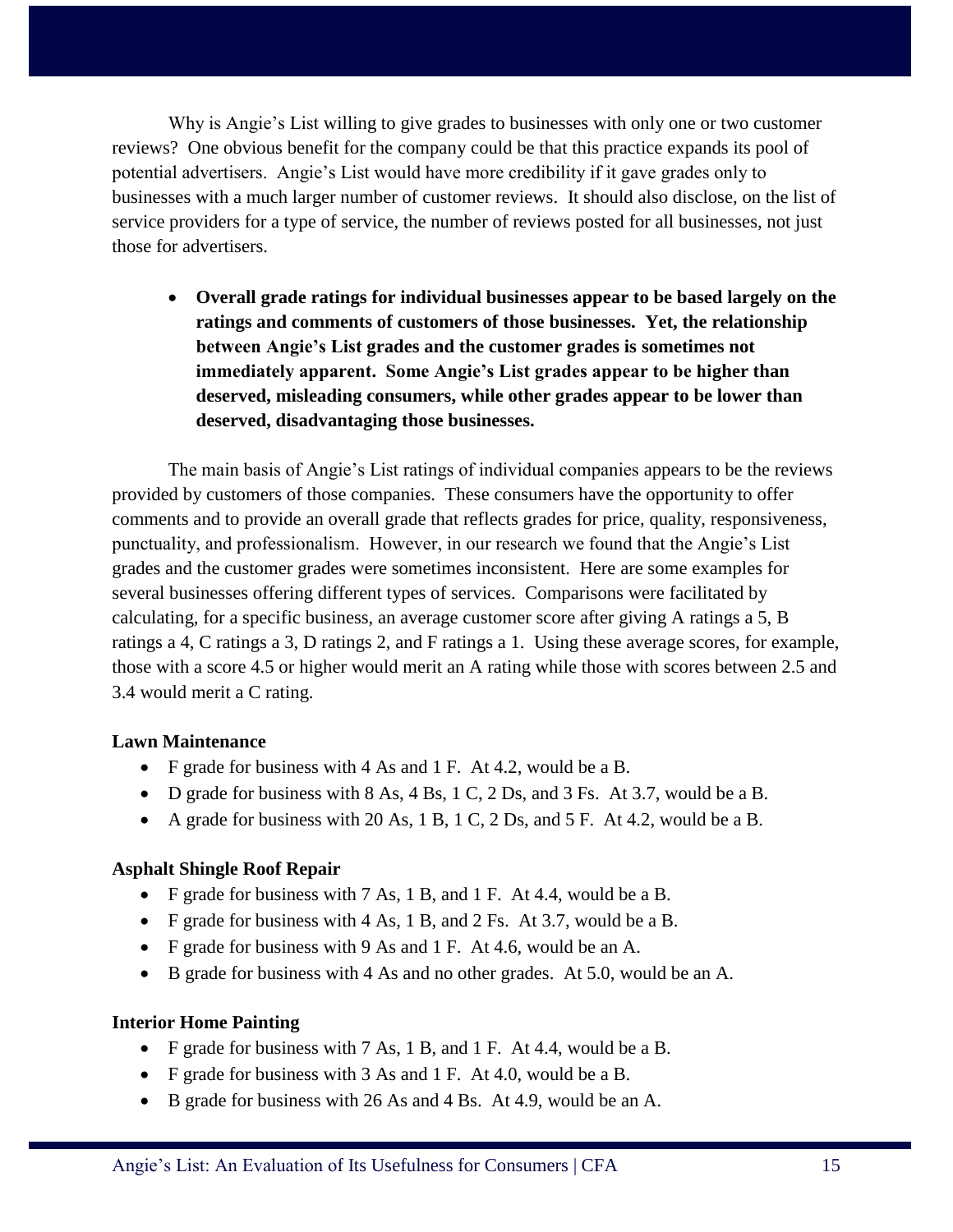A grade for business with 375 As, 74 Bs, 39 Cs, 27 Ds, and 32 Fs. At 4.3, would be a B.

#### **Electrical Work Upgrading Wiring**

- F grade for business with 7 As and 1 F. At 4.5, would be an A.
- F grade for business with 12 As, 3 Bs, 2 Ds, and 2 Fs. At 4.1, would be a B.
- F grade for business with 3 As and 1 F. At 4.0, would be a B.
- A grade for business with 130 As, 16 Bs, 14 Cs, 7 Ds, and 10 Fs. At 4.4, would be a B.

There are several possible explanations for apparent inconsistencies between customer and Angie's List grades, including carelessness, inattention to the grades of non-advertisers, a desire to show some low grades to give all ratings more credibility, and giving advertisers the benefit of the doubt. In some cases, Angie's list grades may be higher than those of customer reviewers because the company did not penalize service providers as severely for failing to return phone calls or keep appointments as for performing shoddy work. But this reason does not explain the large gap between businesses with an A or B grade by consumers and a D or F grade by Angie's List.

## **There is circumstantial evidence that some service providers have engineered the submission of fake reviews. Such fraudulent behavior would be very unfair both to customers who are misled and to listed businesses that play by the rules.**

We cannot confirm fake reviews, especially because we do not have the identities of those submitting these reviews.<sup>25</sup> However, in our research we found what we believe to be circumstantial evidence of fake reviews that were part of business listings. The following two businesses currently are advertisers with an Angie's List A rating who are Angie's List Certified. The electrician has also received the Super Service Award.

A roofer claimed to have been in business for 30 years, but its first "customer review" was posted on March 16, 2016, shortly after membership fees were waived. In the next five months, 361 reviews were posted in clusters on certain days. All those submitting reviews gave the roofer an A rating and all their comments were positive. The last cluster was posted on August 28, 2016. Since this date, 28 reviews have been posted. Customers submitting eleven of these reviews gave the roofer an F grade while two others assigned the company a D grade. Based on this evidence, it appears that the roofer engineered the submission of an enormous number of fake reviews in a short time period -- far more than we found for any other similar Angie's List business -- but then after that, was subjected to harsh but real views from actual customers.

<sup>&</sup>lt;sup>25</sup> "How to Spot Fake Online Product Reviews," realsimple.com.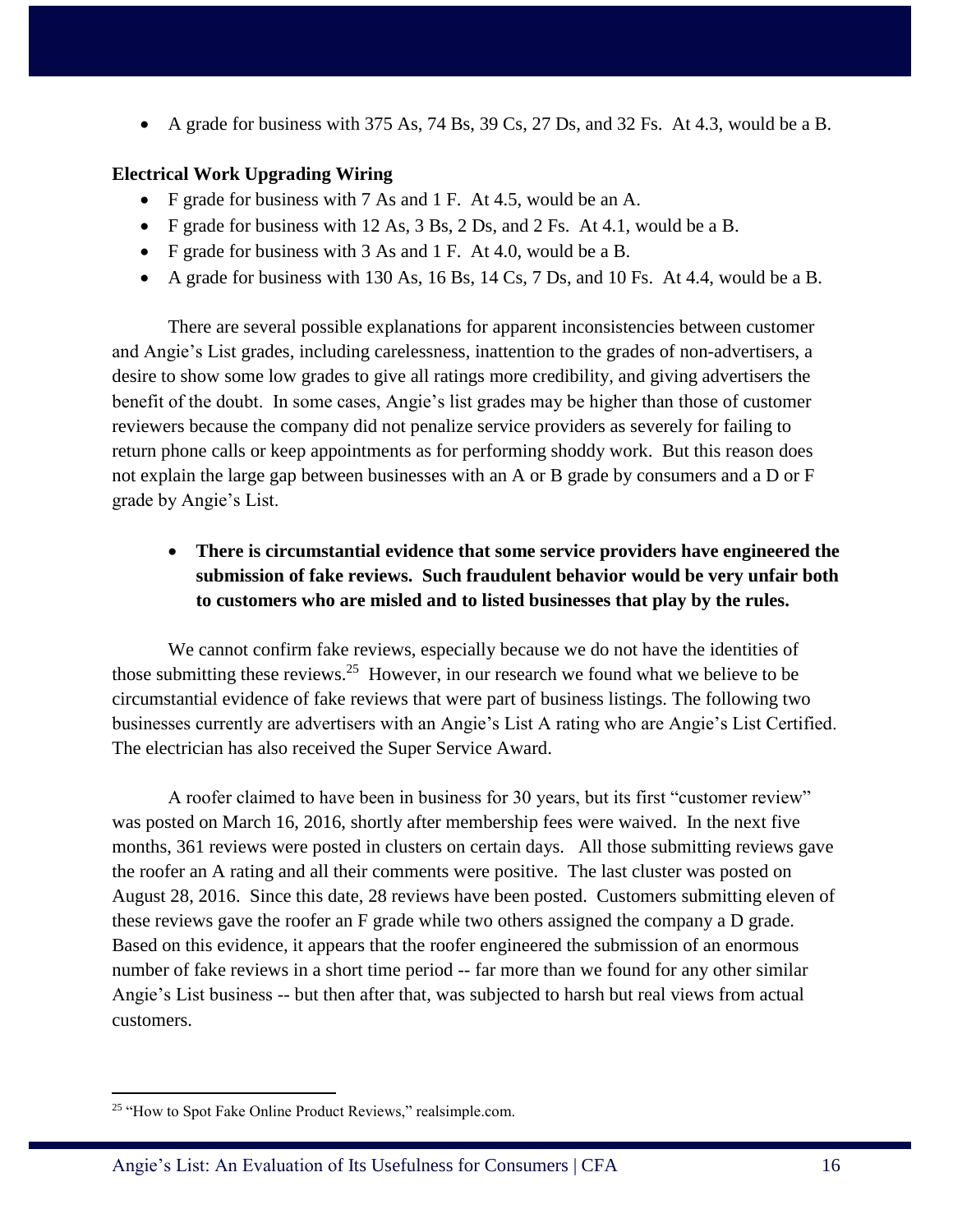An electrician received 20 reviews from 2008 through 2014, 257 reviews from 2015 through 2017, then only 13 reviews since then. As noteworthy about the reviews as their distribution over time is their lack of content. An unusual number of reviews – for example, 52 of 131 in 2015, and 27 of 68 in 2016 – contain no comment. And most comments in the remaining reviews are very short – a word, a phrase, or a short sentence – and very enthusiastic. While a few of the 290 reviews are negative – four  $F$  grades and three  $D$  grades – a large majority are positive, with 253 receiving an A grade. One can speculate that between 2015 and 2017, the electrician somehow engineered the submission of a large number of fake reviews while also continuing to receive a modest number of real reviews, some of which were negative.

We cannot be absolutely certain that these two service provider listings, or any others, contain fake grades and comments. Yet, we believe that there is circumstantial evidence to suggest that the two listings above include fake reviews. And given the fact that we examined only a very small number of the some 10 million reviews published by Angie's List website, we also believe that there are likely to be many other suspicious reviews.

### **Angie's List does not provide reliable information about which businesses charge the lowest prices for a specific service.**

Angie's list asks consumer members to comment on and grade the prices charged by their providers. This price information has some value, especially if the consumer alleges that a business overcharged them. But the information is not nearly as reliable as a careful survey of prices charged for the same service by a large number of businesses. Because few consumers on their own undertake such a survey, they are not always aware of those companies charging the lowest prices for a specific service.

The lack of reliability of the Angie's List price grades can be seen by comparing these grades to the price ratings that Consumers' Checkbook determined by researching actual prices for the same service. We compared the grades and ratings for all companies rated by both Angie's List and Checkbook in the Washington, D.C. area for three types of services – in-home carpet cleaning, kennels, and pest control. The Checkbook price score was for spraying for roaches. Table 3 summarizes what we found. The ratings are based on an average price score of 100 for all businesses rated for that service, so scores below 100 indicate lower-than average prices while numbers above 100 indicates higher-than-average prices. "Number" represents the number of businesses with both grades and ratings for that service.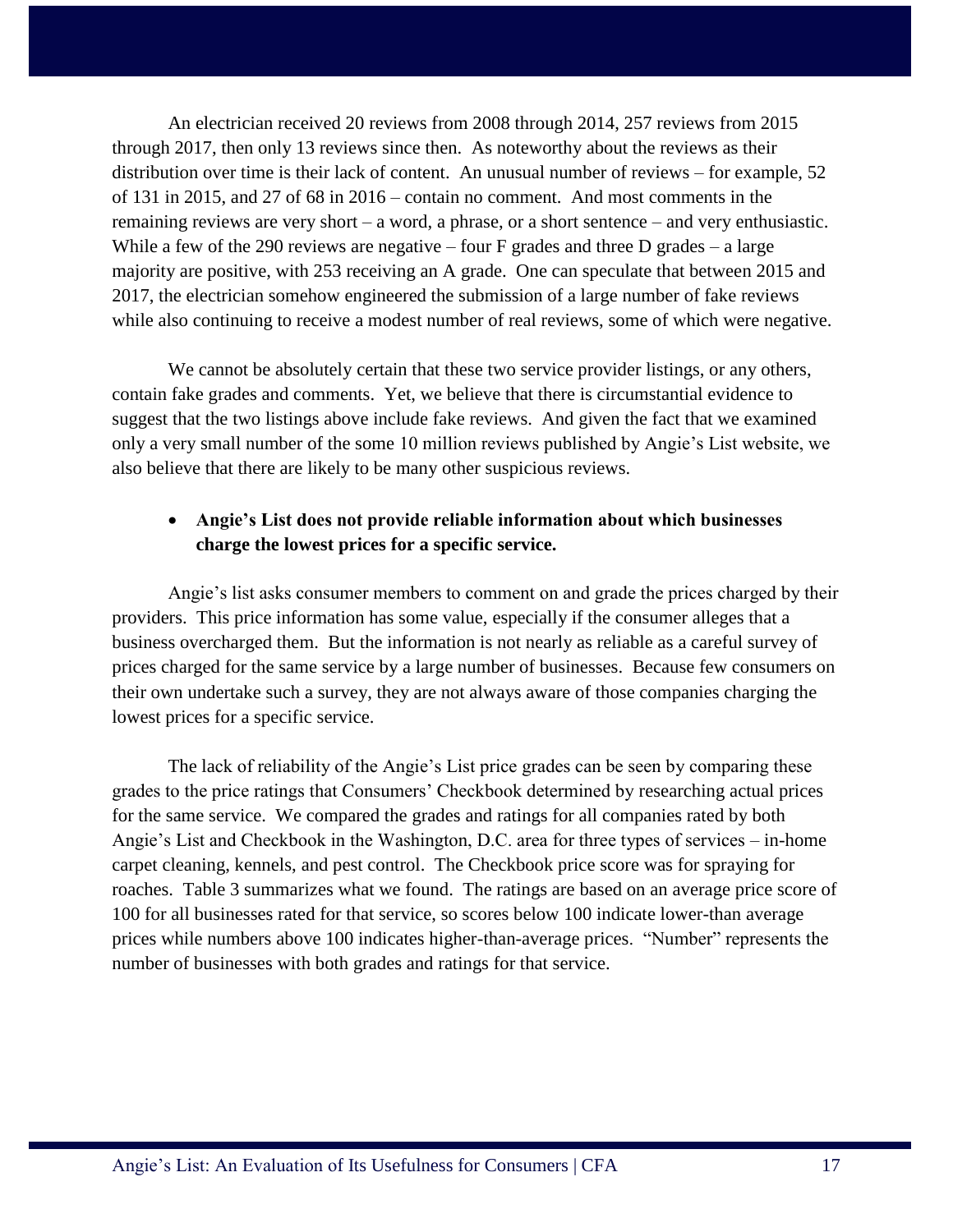| <b>Service</b>         | <b>Number</b> | Average<br><b>Score</b> | Low | <b>High</b> |
|------------------------|---------------|-------------------------|-----|-------------|
| <b>Carpet Cleaning</b> |               |                         |     |             |
| Grade A                | 14            | 108                     | 82  | 155         |
| Grades B-F             | 4             | 92                      | 67  | 120         |
| Kennels                |               |                         |     |             |
| Grade A                | 11            | 103                     | 67  | 147         |
| Grades B-F             | 10            | 108                     | 72  | 171         |
| Pest Control           |               |                         |     |             |
| Grade A                | 5             | 89                      | 55  | 120         |
| Grades B-F             | 4             | 101                     | 47  | 168         |

<span id="page-17-0"></span>**Table 3: Comparing Angie's List Price Grades with Checkbook's Price Scores**

As is evident, there is little relationship between the Angie's List price grades by consumers and Checkbook's price scores based on surveys of actual prices. For carpet cleaning, there is an inverse correlation between Angie's List grades and Checkbook's price scores; for kennels, there is little correlation; and for only pest control is there a positive correlation. More importantly, the range of individual ratings for each service is substantial, typically more than 100 percent. This comparison suggests that Angie's List price grades are not a reliable indicator of those businesses charging low prices for a particular service.

 **Business advertisers have advantages over non-advertisers in listing placements, characterization, and ability to lessen negative reviews. Consumers may well confuse Angie's List's promotion of advertisers with its evaluation of these companies.** 

Now that customers are no longer paying annual subscription fees, Angie's list depends almost entirely on revenue from business advertising. To what extent does this advertising bias the placement and even content of business listings and evaluations?<sup>26</sup>

**First, only business advertisers are recommended as "top-rated pros," but these companies are unlikely to be those providing the best service.** Angie's List recommends "top-rated pros" in various ways, including when consumers become members by expressing interest in a particular service, when consumer members request recommendations from the

 $26$  Most of the benefits offered advertisers can be found in a document we could not find on the internet but was sent to us by Angie's List after we expressed interest in becoming an advertiser, "Let Us Help Your Business Grow."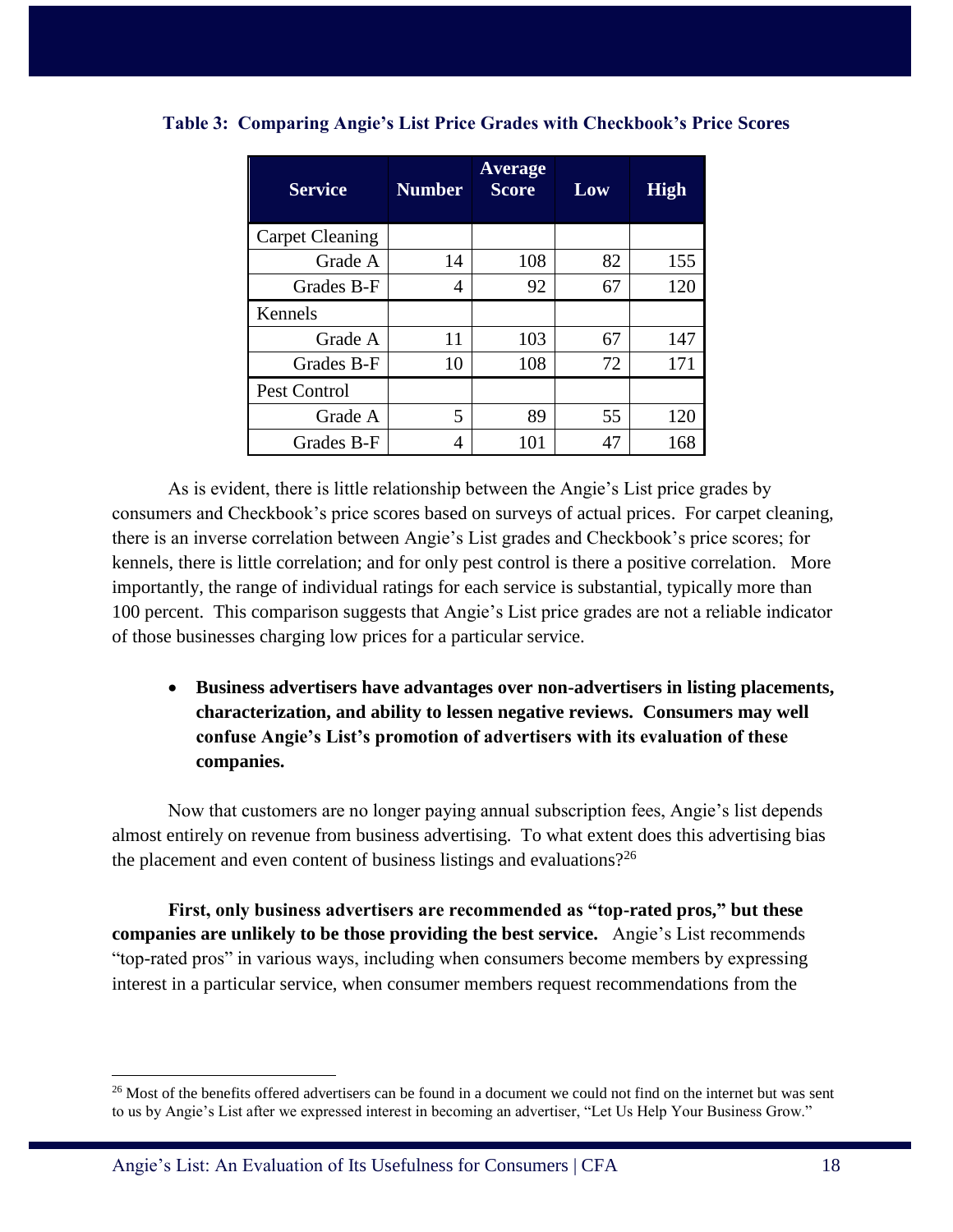Support Center, and in emailed ads targeting consumer members.<sup>27</sup> However, as documented earlier, these "top-rated pros" include companies with few reviews, include companies with B grades even though a large majority have A grades, and usually represent a small percentage of all A-rated companies in a service category. We could not find a disclosure, on any of the pages with these recommended companies, that the companies were advertisers. Thus, consumers may well assume that these recommendations are based entirely on merit.

**Second, advertisers always are listed first on listings of companies for a specific type of service.<sup>28</sup>** And, unlike those of non-advertisers, their listings always note that they are "Angie's List Certified" and sometimes indicate that they have received Angie's List's "Super Service Award." Angie's List also selects two advertisers whose discounted "Deal" for a service is presented on each page of the listing for the type of service.<sup>29</sup> It would be very easy for unsuspecting consumers to assume that Angie's List was endorsing these businesses and/or considered them to be the very best companies to provide a type of service. Regardless, as marketing research has shown, when confronted with a list of many pages, users are likely to spend the most time on page one.

**Third, Angie's List biases their ratings to favor advertisers.** The Angie's List grades are based largely on the grade ratings and comments provided by customers of a specific business. Angie's List helps advertisers secure these grades and comments.<sup>30</sup> For new advertisers, they will contact a list of past customers, supplied by the advertiser, to try to secure their ratings. Lists submitted by advertisers are likely to include only those customers they think were satisfied. If the rating or comment is negative, Angie's List offers to contact the customer and mediate a mitigation of their dissatisfaction and submission of a revised rating and comment. As a result, all other factors being equal, businesses that do not advertise are more likely to have negative ratings in their listing.<sup>31</sup>

The combination of these individual biases creates a large bias in favor of advertising companies.<sup>32</sup> Sophisticated consumers who know something about Angie's List can work around this bias. But most consumers do not have this knowledge so are vulnerable. That is the

<sup>&</sup>lt;sup>27</sup> Mark Sallows, "How to Use Angie's List," loc. cit. "Let Us Help Your Business Grow," loc. cit. For example, a recent email sent by Angie's List to an enrolled member about a particular service recommended four businesses, two of which had no customer reviews and one of which had only two reviews.

<sup>&</sup>lt;sup>28</sup> "Let Us Help Your Business Grow." Information sent by Angie's List sale office in response to our request. <sup>29</sup> Consumers should not take discounted prices too seriously. Not infrequently in the marketplace, vendors mark up prices then discount them to make them more attractive to shoppers. One may see evidence of this in the very high discounted prices offered by some Angie's List businesses.

<sup>&</sup>lt;sup>30</sup> According to Angie's List sales representative in phone conversation with CFA researcher.

<sup>31</sup> David Segal, "The Haggler: A Complaint Registered Then Expunged," New York Times (December 21, 2013).  $32$  These biases are also suggested by the complaints of some companies that formerly advertised with Angie's List, as can be seen on websites such as Consumer Affairs and Handyman Startup.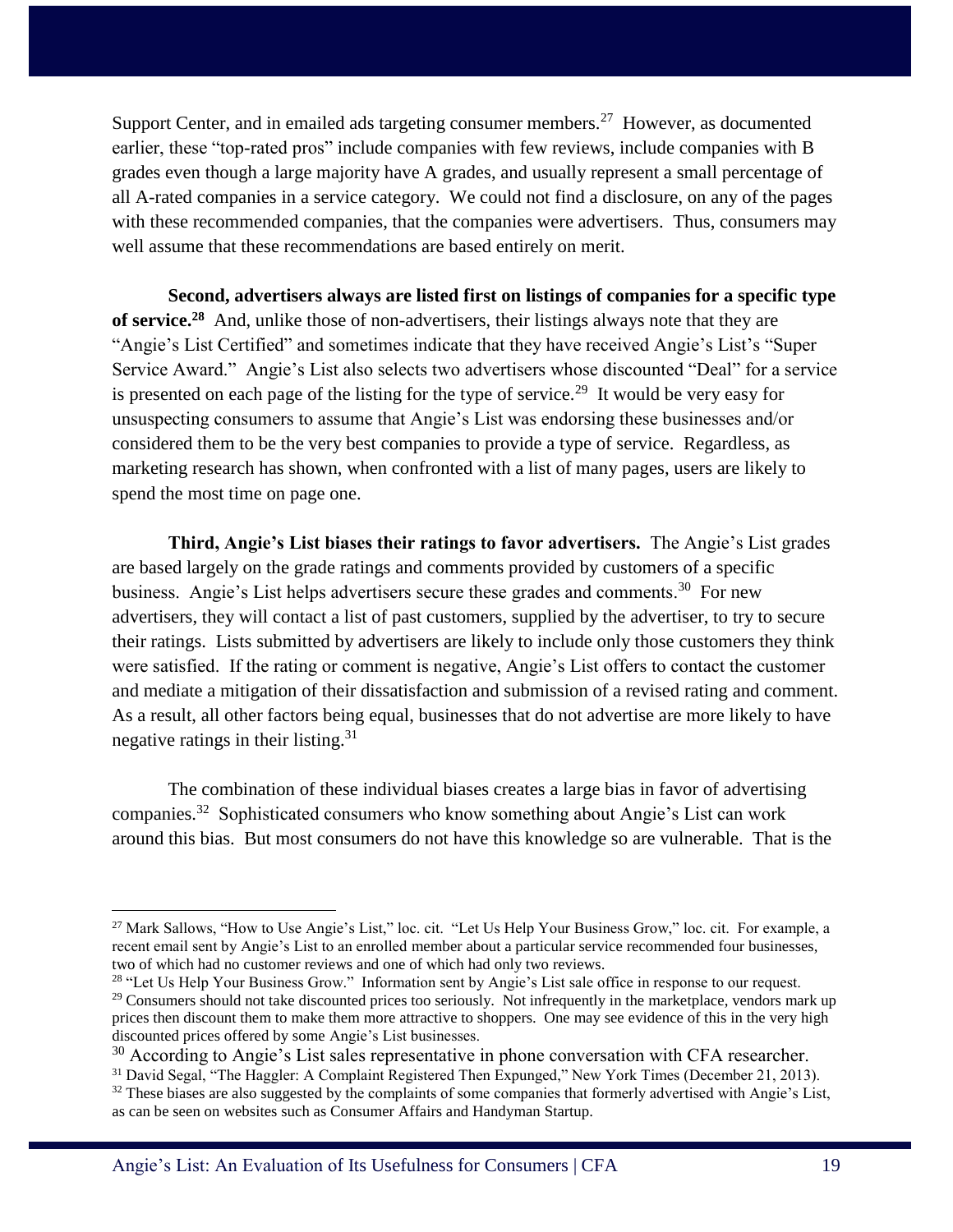assumption of advertisers who think their expenditure will purchase them some advantage in competing with non-advertising companies.

 **Business advertisers have the ability to market to consumers who use Angie's List. The highest priority of the Angie's List website is to persuade consumers to request "top-rated pros" who can perform a specific service. Consumers who make a request supply information about specific service needs and about themselves, including phone number and email address. This information is passed on to advertisers, who often try to contact the consumers. These businesses are unlikely to be those that offer the best service.** 

For decades, consumer educators and advocates have urged consumers to undertake their own consumer search for a product or service, then make contact with vendors on their own initiative. These consumer professionals also urge consumers not to respond to phone, email, or snail mail solicitations. Rarely do solicitors offer the best value in a product or service.

Angie's List does not initiate "cold calling" by service providers but it does facilitate their solicitations. To gain access to the information about individual companies on the Angie's List website, a consumer must provide personal information, including their phone number and email address. Angie's List passes on this information to business advertisers, who then are free to market their services to the consumer. And it may also sell this information to other businesses. For example, when we requested information about home movers, we very quickly received several calls from companies that indicated they had received our information from Home Advisor. This marketing is permitted by the Angie's List Privacy Policy, found on the website, to which users consent "by using the site and services." If "you do not agree to the terms and conditions of the privacy policy…you may not be able to use certain parts or features of our site and services, and in some instances, this may necessitate the revocation of your membership."

The solicitations are most likely to take place when a consumer requests information about a specific service, such as unclogging a drain. Angie's List recommends several (rotating) companies, all advertisers, and gives them personal information about that consumer. Generating and profiting from these consumer service requests is currently a high priority of Angie's List. In a recent interview with large investors, the company's chief financial officer said: "We have a large sales force … and it's much more weighted toward consumers to drive service requests….We've got a lot more efficient with our spend and our ability importantly to monetize every one of those service requests." 33

<sup>33</sup> ANGI Homeservices Inc. Q4 2018 Earning Conference Call Transcript, loc. cit.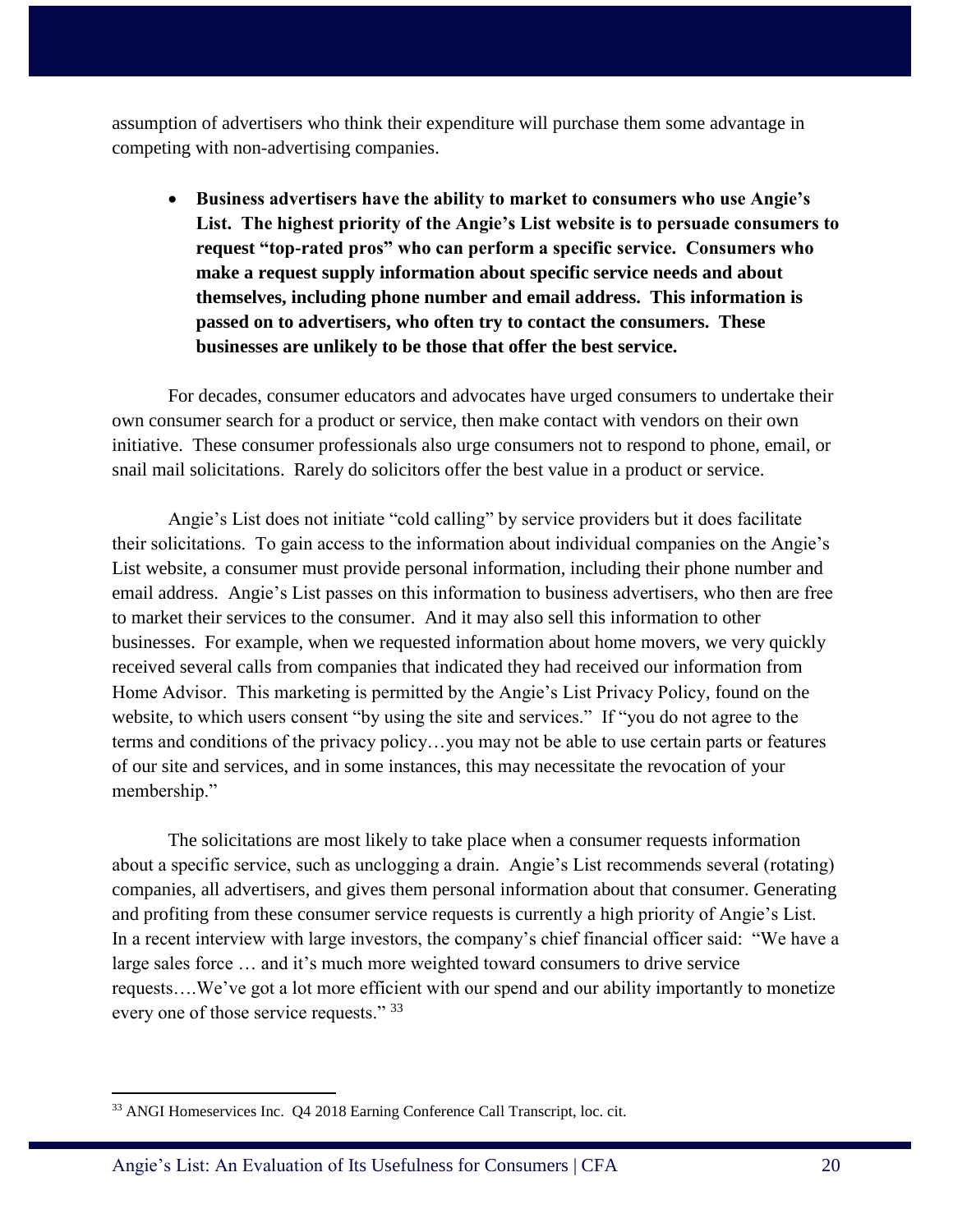Advertising companies may not be those that provide the best service. While all recommended companies have overall A or B grades, as explained earlier, these ratings may not be fully merited. The grades may be based on only a few customer ratings, or may have been inflated by their careful solicitation and curating, or even submission of fake reviews. Regardless, in most service categories, only a minority of those with A grades are advertisers.

Supporting evidence that the companies promoted by Angie's List are not always the best ones for consumers can be found by comparing these advertisers to those local service companies which receive Checkbook Magazine's highest rating – a check for quality and a check for price. As noted earlier, Checkbook is a nonprofit organization that evaluates service providers in seven urban areas and accepts no funds from the companies that it evaluates. It will not consider check-rating a business unless it has received reviews from at least ten customers of that business. And its ratings are based not just on customer reviews but also on research by Checkbook staff. We selected four of its house and lawn services – tree services, roofers, plumbers, and electricians – that Angie's List also evaluated for the same Washington, D.C. consumer.

As can be seen below, very few A-rated businesses that advertised with Angie's List received a check for quality and/or price by Consumers Checkbook.

**Tree Services:** There were 10 A-rated advertisers among Angie's List (for tree trimmers) and 63 tree services checklisted for quality by Washington Checkbook. Only one Angie's List advertiser was check-listed by Checkbook.

**Roofers:** There were 19 A-rated advertisers among Angie's List roofers (who repair asphalt shingles) and 43 roofers checklisted for quality by Washington Checkbook. Only one Angie's List advertiser was check-listed by Checkbook.

**Plumbers:** There were six A-rated advertisers among Angie's List plumbers (for a general service call) and 21 plumbers check-listed for both quality and price by Washington Checkbook. None of Angie's List advertisers was checklisted for both quality and price by Checkbook.

**Electricians:** There were seven A-rated advertisers among Angie's List electricians (for repairing a light switch or outlet) and 14 electricians checklisted for both quality and price by Washington Checkbook. None of the Angie's List advertisers was check-rated for quality and price by Checkbook, and only one of the advertisers was checklisted just for quality.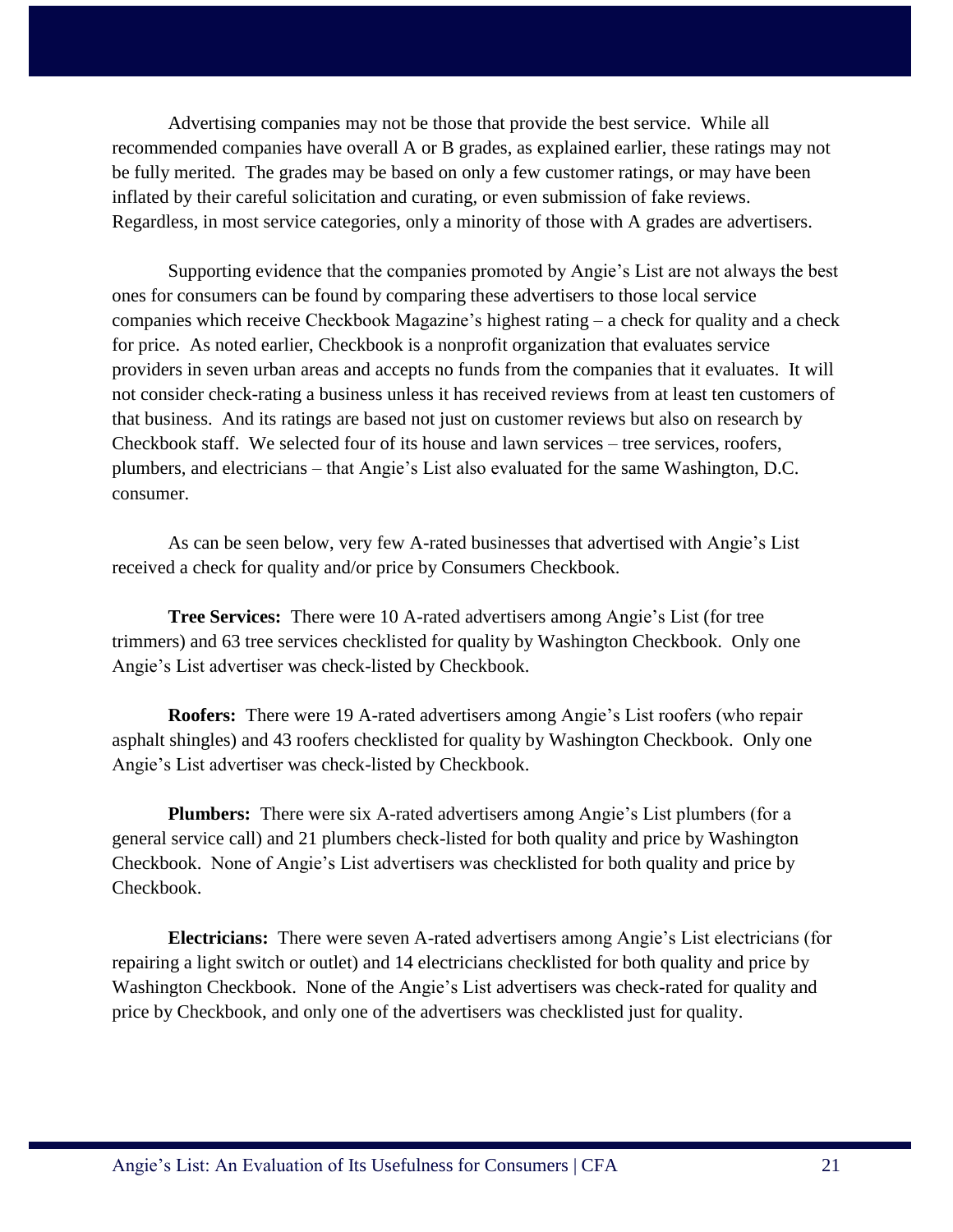In general, Angie's list includes a larger number of service providers for home service categories and a much larger number of customer reviews than does Checkbook. Rating differences cannot be explained away by the fact that Angie's List includes some businesses that do not appear well-established (i.e., few reviews), sometimes specialize in services outside the reviewed service category, or are located far from Washington, D.C. Thus, it is noteworthy that so few of Angie's List's A-rated advertisers were check-rated by Checkbook – only two of 42 service providers in the four service categories. The most obvious explanation for this absence is that Angie's List gives an A rating to most services listed and that the few who advertise usually are not among the best service providers.

# <span id="page-21-0"></span>**Summary and Recommendations**

This report has focused most attention on the limitations, weaknesses, and biases of Angie's List. It has found that the service:

- Focuses largely and increasingly on house and yard services.
- Is based on a relatively large but diminishing number of customer reviews.
- Gives a large majority of all service providers an A rating.
- Rates a significant number of service providers who have very few, sometimes only one customer review.
- Sometimes assigns overall grades that are not consistent with customer grades.
- Shows some evidence of containing fake reviews.
- Does not provide reliable information about businesses that charge the lowest prices for a specific service.
- Gives business advertisers advantages in listing placements, characterization, and ability to mitigate negative customer reviews.
- Gives advertisers access to personal information from customers, including phone numbers and email addresses, that advertisers use in their marketing.
- Prioritizes the promotion of these advertisers by selectively recommending them to individual consumers as "top-rated, certified pros for your projects," even though there is good evidence that these businesses usually are not the best service providers.

As the report explains, the content and presentation of information on the Angie's List website appears to be strongly influenced by the company's dependence on advertising by companies being evaluated. Since its founding in the mid-1990s, Angie's List has moved away from dependence on paid consumer subscriptions to advertising by some of the listed businesses. The purchase of Angie's List by the holding company IAC in 2016, which combined the company with HomeAdvisor to form ANGI Homeservices, raised additional questions about its commitment to providing helpful consumer advice as opposed to monetizing service